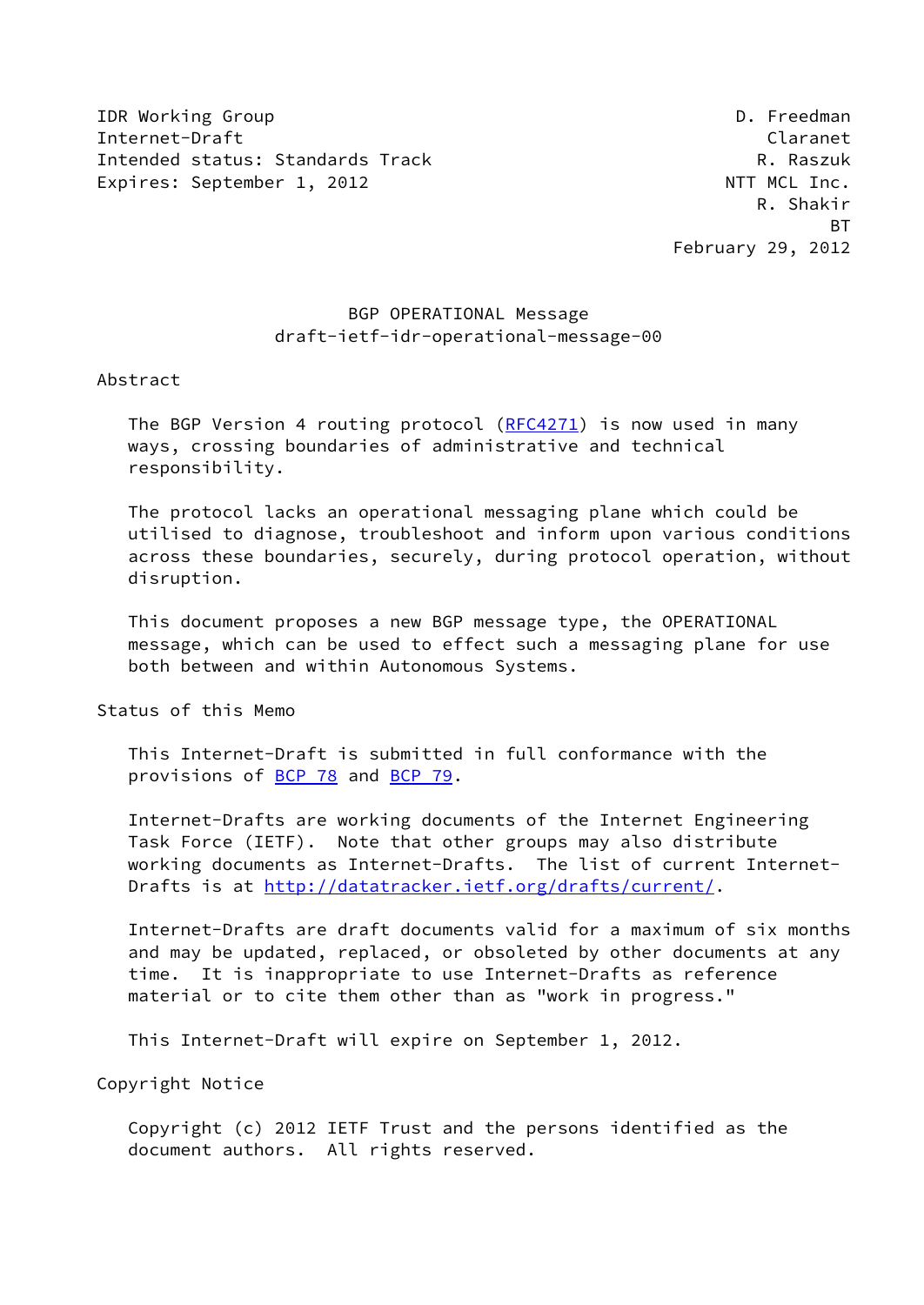Internet-Draft bgp-operational-message February 2012

This document is subject to **[BCP 78](https://datatracker.ietf.org/doc/pdf/bcp78)** and the IETF Trust's Legal Provisions Relating to IETF Documents

 [\(http://trustee.ietf.org/license-info](http://trustee.ietf.org/license-info)) in effect on the date of publication of this document. Please review these documents carefully, as they describe your rights and restrictions with respect to this document. Code Components extracted from this document must include Simplified BSD License text as described in Section 4.e of the Trust Legal Provisions and are provided without warranty as described in the Simplified BSD License.

# Table of Contents

| $\overline{2}$ .  |                                                                                       |  |  |  |  |
|-------------------|---------------------------------------------------------------------------------------|--|--|--|--|
|                   |                                                                                       |  |  |  |  |
|                   | $\underline{3.1}$ . BGP OPERATIONAL message capability 5                              |  |  |  |  |
|                   | $3.2$ . BGP OPERATIONAL message encoding 5                                            |  |  |  |  |
|                   |                                                                                       |  |  |  |  |
|                   | $3.4$ . BGP OPERATIONAL message TLVs 9                                                |  |  |  |  |
|                   |                                                                                       |  |  |  |  |
|                   |                                                                                       |  |  |  |  |
|                   |                                                                                       |  |  |  |  |
|                   |                                                                                       |  |  |  |  |
| $\overline{4}$ .  |                                                                                       |  |  |  |  |
|                   |                                                                                       |  |  |  |  |
|                   | 5.1. Utilising STATE TLVs for Cross-Domain Debugging                                  |  |  |  |  |
|                   | Functionality $\ldots \ldots \ldots \ldots \ldots \ldots \ldots \ldots \frac{18}{18}$ |  |  |  |  |
|                   | 5.2. Utilising STATE TLVs in the context of Error Handling 18                         |  |  |  |  |
| $\underline{6}$ . |                                                                                       |  |  |  |  |
| $\overline{1}$ .  |                                                                                       |  |  |  |  |
|                   |                                                                                       |  |  |  |  |
|                   | 8. Security considerations 23                                                         |  |  |  |  |
| 9.                |                                                                                       |  |  |  |  |
|                   |                                                                                       |  |  |  |  |
|                   |                                                                                       |  |  |  |  |
|                   | 11.1. Normative References 27                                                         |  |  |  |  |
|                   | 11.2. Informative References 27                                                       |  |  |  |  |
|                   |                                                                                       |  |  |  |  |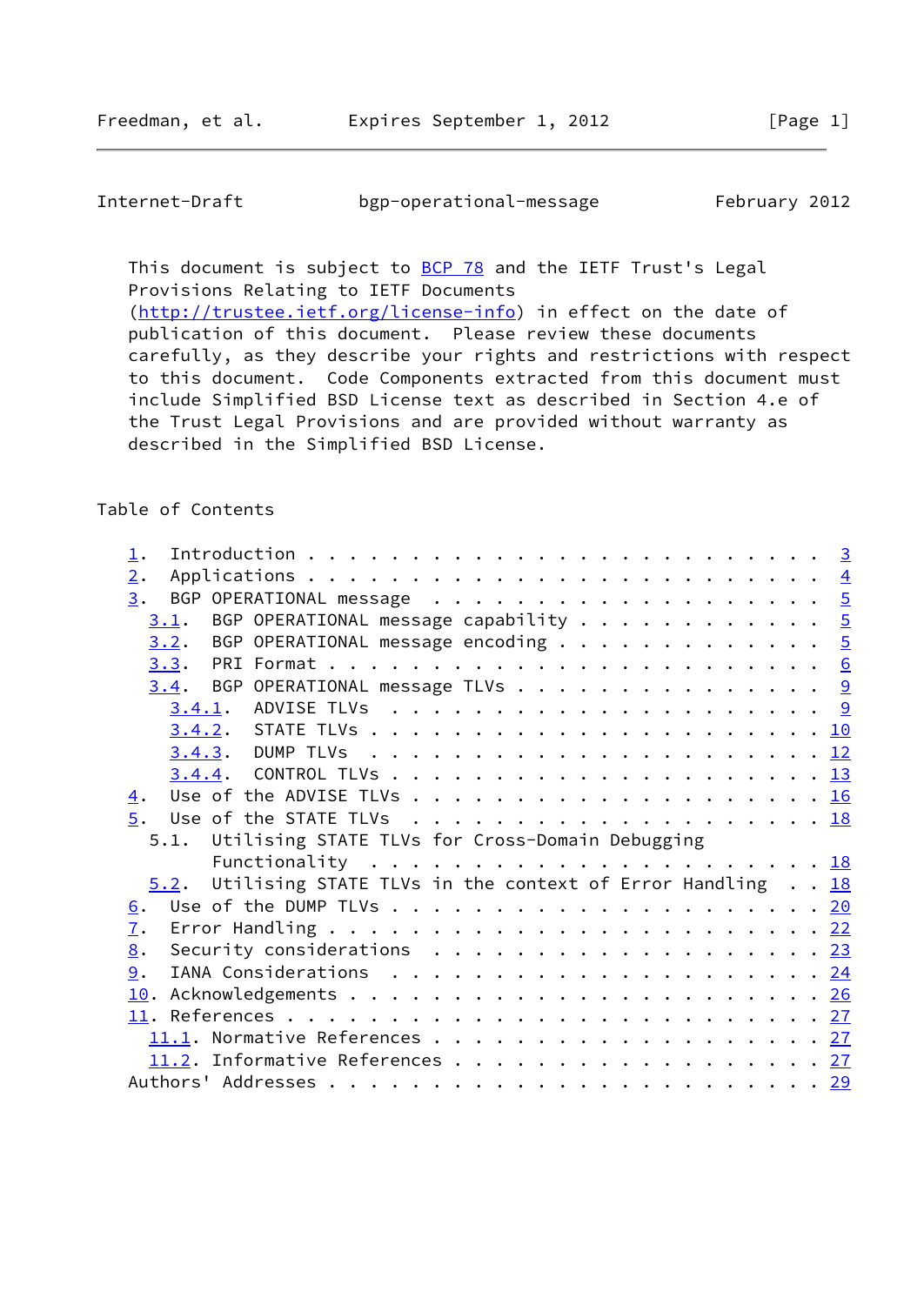Freedman, et al. Expires September 1, 2012 [Page 2]

<span id="page-2-1"></span>Internet-Draft bgp-operational-message February 2012

### <span id="page-2-0"></span>[1](#page-2-0). Introduction

 In this document, a new BGP message type, the OPERATIONAL message is defined, creating a communication channel over which messages can be passed, using a series of contained TLV elements.

 The messages can be human readable, for the attention of device operators or machine readable, in order to provide simple self test routines, which can be exchanged between BGP speakers.

 A number of TLV elements will be assigned to provide for these message types, along with TLV elements to assist with description of the message data, such as describing precisely BGP prefixes and encapsulating BGP UPDATE messages to be sent back for inspection in order to troubleshoot session malfunctions.

 The use of OPERATIONAL messages will be negotiated by BGP Capability [\[RFC5492](https://datatracker.ietf.org/doc/pdf/rfc5492)], since the messages are in-band with the BGP session, they can be assumed to either be authenticated as originating directly from the BGP neighbor.

 The goal of this document is to provide a simple, extensible framework within which new messaging and diagnostic requirements can live.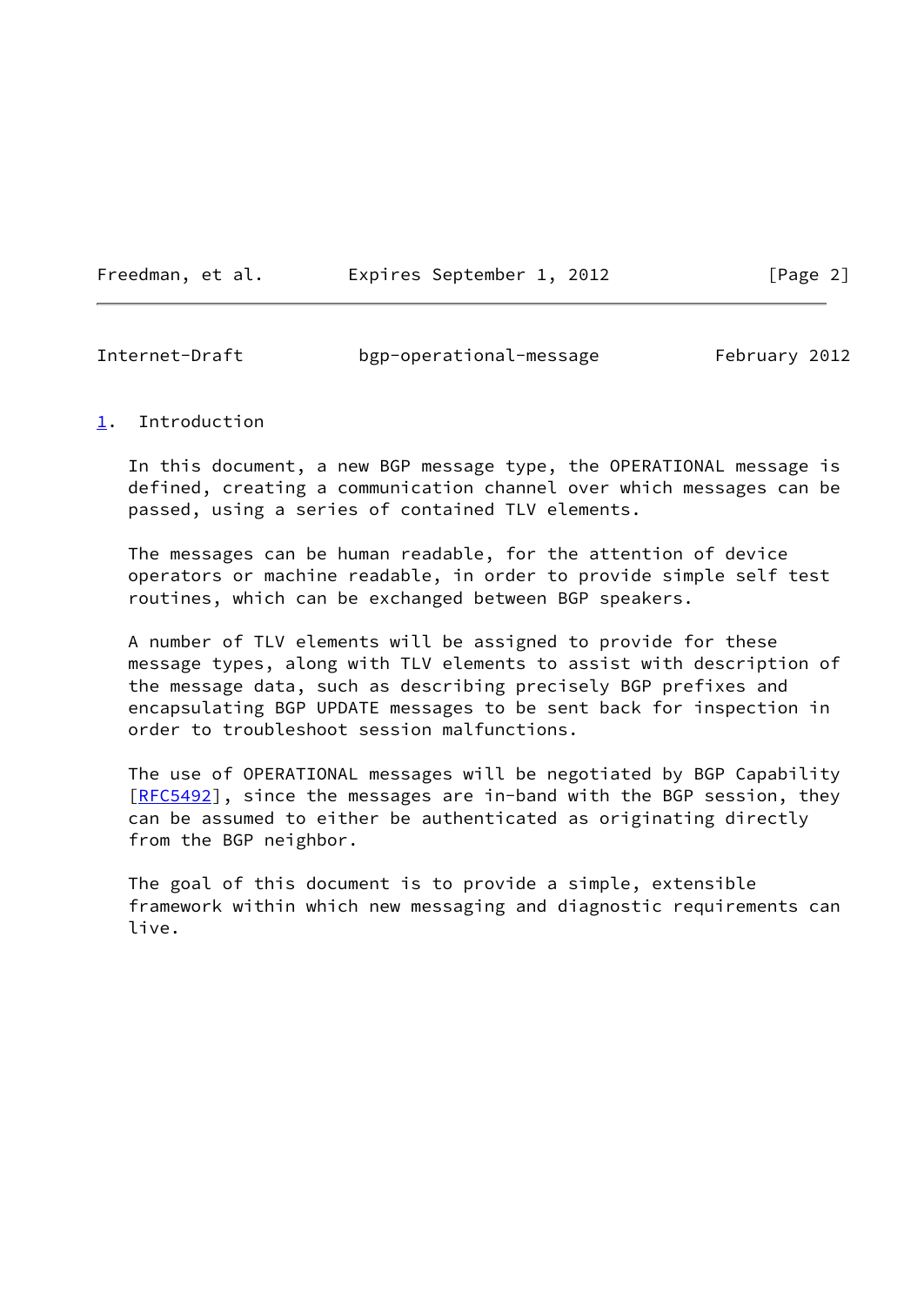## Freedman, et al. 
Expires September 1, 2012
[Page 3]

<span id="page-3-1"></span>

Internet-Draft bgp-operational-message February 2012

<span id="page-3-0"></span>[2](#page-3-0). Applications

 The authors would like to propose three main applications which BGP OPERATIONAL TLVs are designed to address. New TLVs can be easily added to enhance further current applications or to propose new applications.

 The set of TLVs is organised in the following four functional groups comprising the three applications and some control messaging:

- o ADVISE TLVs, designed to convey human readable information to be passed, cross boundary to operators, to inform them of past or upcoming error conditions, or provide other relevant, in-band operational information. The "Advisory Demand Message" ADM ([Section 3.4.1.1\)](#page-9-3) is an example of this.
- o STATE TLVs, designed to carry information about BGP state across BGP neighbors, including both per-neighbor and global counters.
- o DUMP TLVs, designed to describe or encapsulate data to assist in realtime or post-mortem diagnostics, such as structured representations of affected prefixes / NLRI and encapsulated raw UPDATE messages for inspection.
- o CONTROL TLVs, designed to facilitate control messaging such as replies to requests which can not be satisfied.

 Means concerning the reporting of information carried by these TLVs, either in reply or request processing are implementation specific but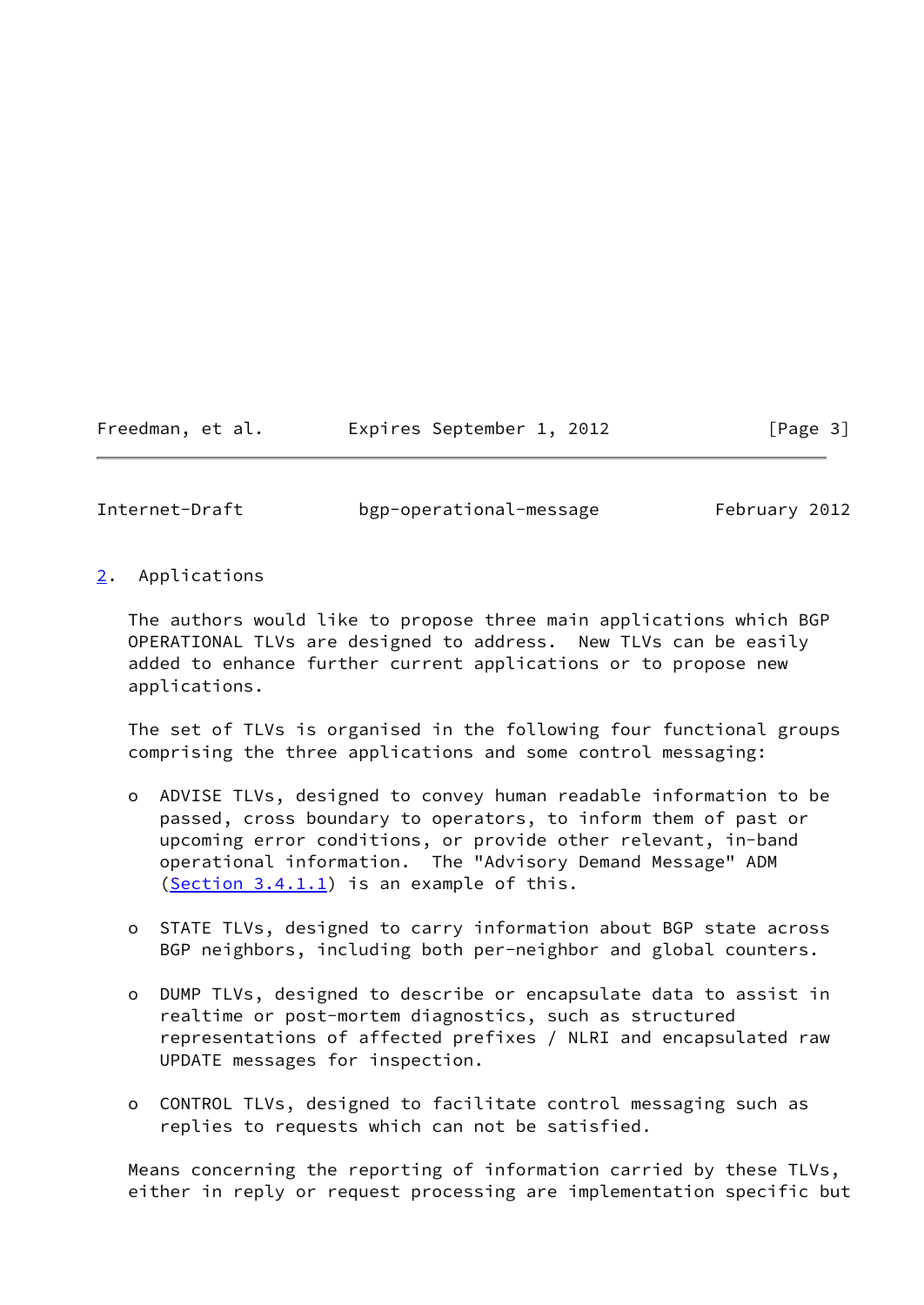could include methods such as SYSLOG.

Freedman, et al. **Expires September 1, 2012** [Page 4]

<span id="page-4-1"></span>Internet-Draft bgp-operational-message February 2012

<span id="page-4-0"></span>[3](#page-4-0). BGP OPERATIONAL message

<span id="page-4-2"></span>[3.1](#page-4-2). BGP OPERATIONAL message capability

 A BGP speaker that is willing to exchange BGP OPERATIONAL Messages with a neighbor should advertise the new OPERATIONAL Message Capability to the neighbor using BGP Capabilities advertisement [\[RFC5492](https://datatracker.ietf.org/doc/pdf/rfc5492)] . A BGP speaker may send an OPERATIONAL message to its neighbor only if it has received the OPERATIONAL message capability from them.

 The Capability Code for this capability is specified in the IANA Considerations section of this document.

The Capability Length field of this capability is 2 octets.

 +------------------------------+ | Capability Code (1 octet) | +------------------------------+ | Capability Length (1 octet) |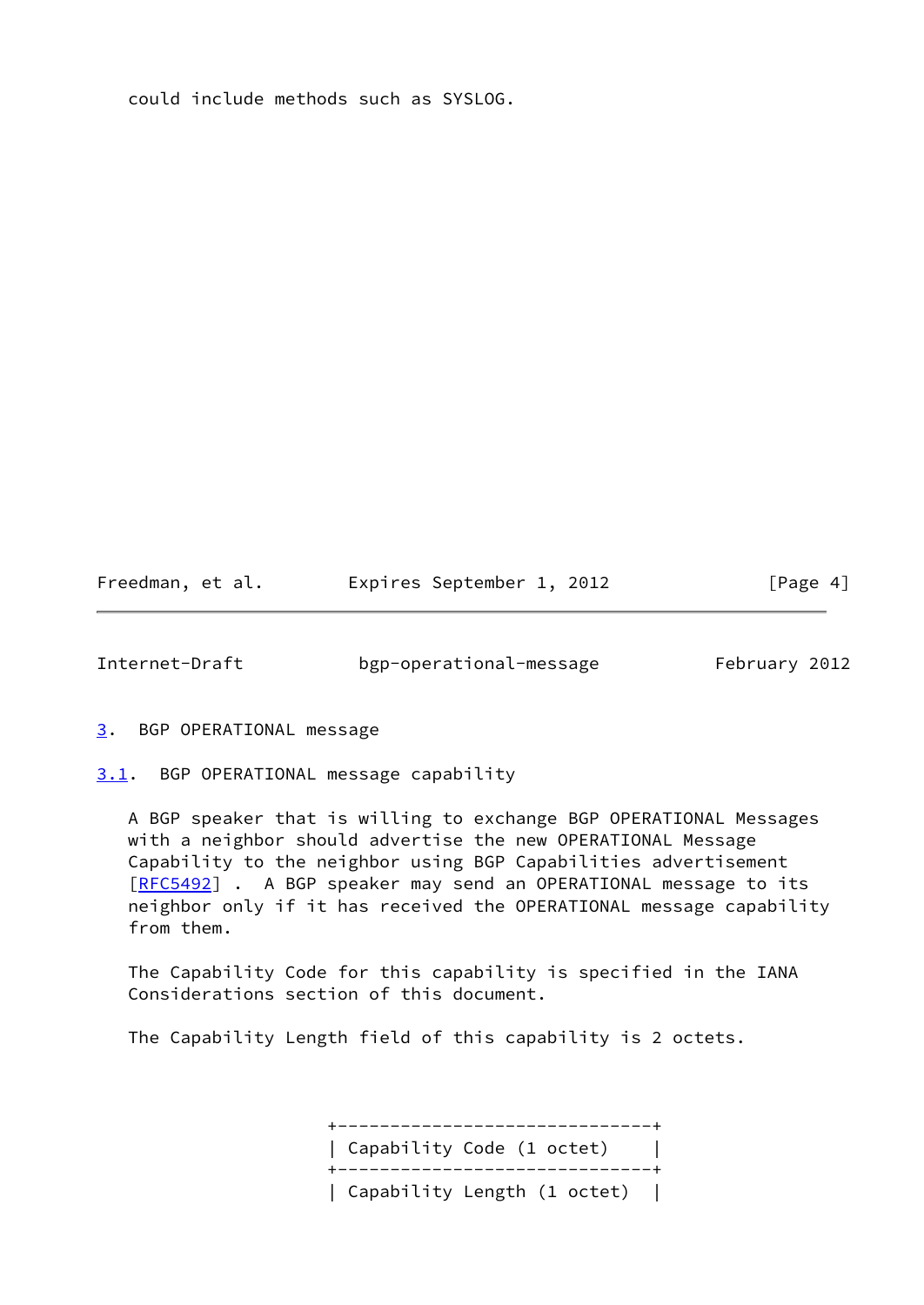### OPERATIONAL message BGP Capability Format

## <span id="page-5-0"></span>[3.2](#page-5-0). BGP OPERATIONAL message encoding

The BGP message as defined  $[REC4271]$  consists of a fixed-size header followed by two octet length field and one octet of type value. The RFC limits the maximum message size to 4096 octets. As one of the applications of BGP OPERATIONAL message (through the MUD [\(Section 3.4.3.3](#page-13-1)) message) is to be able to carry an entire, potentially malformed BGP UPDATE, this specification mandates that when the neighbor has negotiated the BGP OPERATIONAL message capability, any further BGP message which may be subject to enclosure within a BGP OPERATIONAL message must be sent with the maximum size reduced to accommodate for the potential need of additional wrapping header size requirements. This is applicable to both the current BGP maximum message size limit or for any future modifications.

 For the purpose of the OPERATIONAL message information encoding we will use one or more Type-Length-Value containers where each TLV will have the following format:

| Freedman, et al. |  | Expires September 1, 2012 |  | [Page 5] |  |
|------------------|--|---------------------------|--|----------|--|
|                  |  |                           |  |          |  |

<span id="page-5-1"></span>

| Internet-Draft  | bgp-operational-message                                           |                                 | February 2012 |
|-----------------|-------------------------------------------------------------------|---------------------------------|---------------|
| 0               |                                                                   |                                 |               |
|                 | 0 1 2 3 4 5 6 7 8 9 0 1 2 3 4 5 6 7 8 9 0 1 2 3 4 5 6 7 8 9 0 1 2 |                                 |               |
|                 |                                                                   |                                 |               |
| Type (2 octets) |                                                                   | Length (2 octets)               |               |
|                 |                                                                   | +-+-+-+-+-+-+-+-+-+-+-+-+-+-+-+ |               |
|                 | Value (Variable)                                                  |                                 |               |
|                 |                                                                   |                                 |               |

## OPERATIONAL message TLV Format

TYPE: 2 octet value indicating the TLV type

LENGTH: 2 octet value indicating the TLV length in octets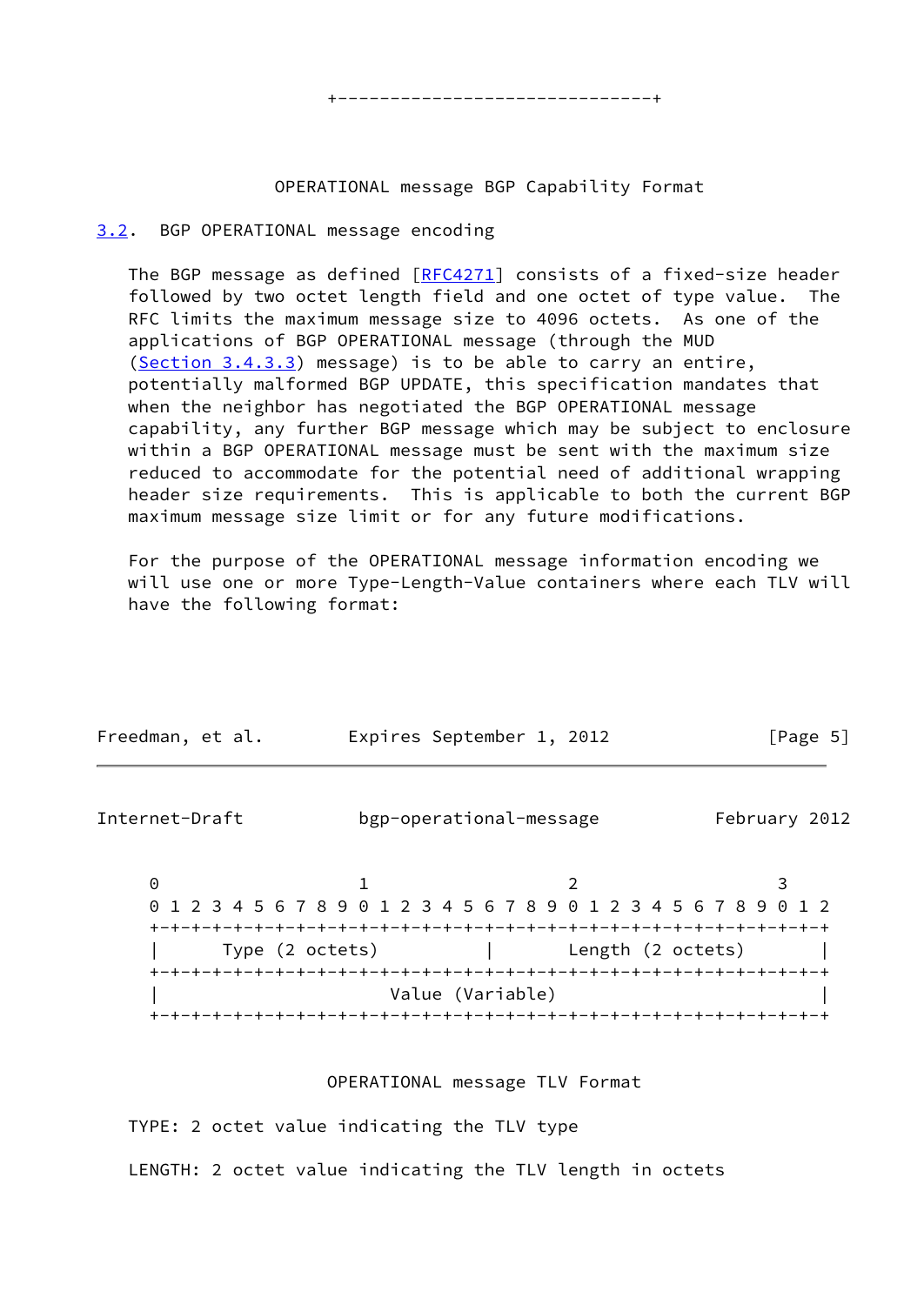VALUE: Variable length value field depending on the type of the TLVs carried.

 To work around continued BGP churn issues some types of TLVs will need to contain a sequence number to correlate a request with associated replies. The sequence number will consist of 8 octets and will be of the form: (4 octet bgp router id) + (local 4 octet number). When the local 4 octet number reaches 0xFFFF it should restart from 0x0000. The sequence number is only used if the TLV requires sequencing else it is not included.

 The typical application scenario for use of the sequence number is for it to be included in a request TLV to be copied into associated reply messages in order to correlate requests with their associated replies.

<span id="page-6-0"></span>[3.3](#page-6-0). PRI Format

 Prefix Reachability Indicators (PRI) are used to represent prefix NLRI and BGP attributes in a request and only prefix NLRI in a response, in this draft.

 Each PRI is encoded as a 3-tuple of the form <Flags, Payload Type, Payload> whose fields are described below:

Freedman, et al. **Expires September 1, 2012** [Page 6]

Internet-Draft bgp-operational-message February 2012

0 1 2 3 0 1 2 3 4 5 6 7 8 9 0 1 2 3 4 5 6 7 8 9 0 1 2 3 4 5 6 7 8 9 0 1 2 +-+-+-+-+-+-+-+-+-+-+-+-+-+-+-+-+-+-+-+-+-+-+-+-+-+-+-+-+-+-+-+-+ Flags | Payload Type | Payload (Variable) +---------------------------------------------------------------+ | Payload (Variable) | +-+-+-+-+-+-+-+-+-+-+-+-+-+-+-+-+-+-+-+-+-+-+-+-+-+-+-+-+-+-+-+-+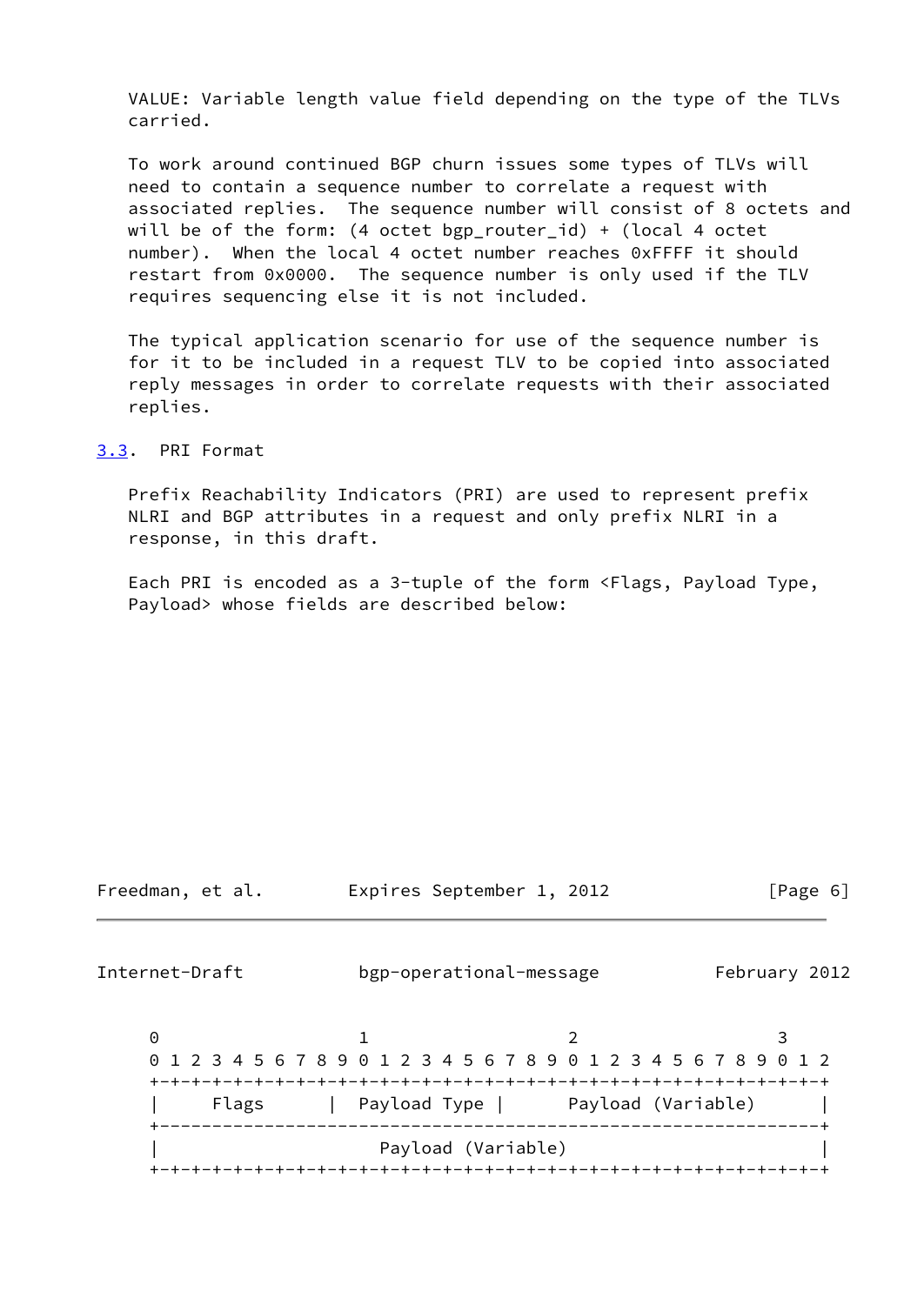The use and the meaning of these fields are as follows:

a) Flags:

Four bits indicating NLRI Reachability:

```
 0 1 2 3 4 5 6 7 8
 +-+-+-+-+-+-+-+-+
 |R|I|O|L| Resvd |
 +-+-+-+-+-+-+-+-+
```
aa) R Bit:

 The R (Reachable) bit, if set represents that the prefixes were deemed reachable in the NLRI, else represents that the prefixes were deemed unreachable. This bit is meaningless in the context of all currently defined requests and can thus only be found in a response. If found in a request an implementation MUST ignore its state.

ab) I Bit:

 The I (Adj-RIB-In) bit, if set in a query, indicates that the requestor wishes for the response to be found in the Adj-RIB-In of the neighbor representing this session, if cleared indicates that the Adj-RIB-In of the neighbor representing this session is not searched. If set in a response, indicates that the Adj- RIB-In of the neighbor representing this session contained this information, if cleared it did not.

ac) O Bit:

 The O (Adj-RIB-Out) bit, if set in a query, indicates that the requestor wishes for the response to be found in the Adj-RIB- Out of the neighbor representing this session, if cleared indicates that the Adj-RIB-Out of the neighbor representing this session is not searched. If set in a response, indicates that the Adj-RIB-Out of the neighbor representing this session contained this information, if cleared it did not.

Freedman, et al. 
Expires September 1, 2012
[Page 7]

Internet-Draft bgp-operational-message February 2012

ad) L Bit: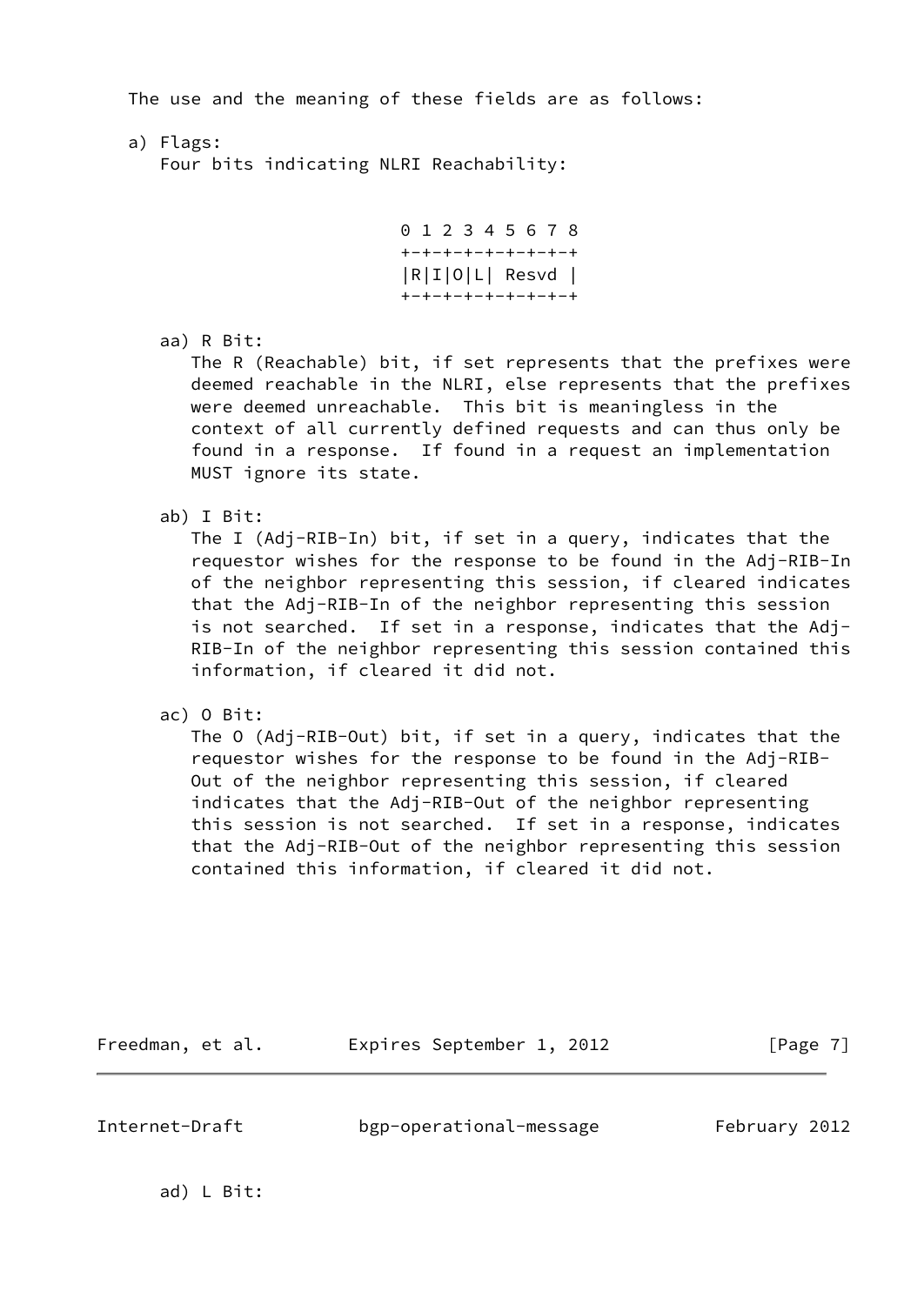The L (Loc-RIB) bit, if set in a query, indicates that the requestor wishes for the response to be found in the BGP Loc- RIB of the neighbor, if cleared indicates that the Loc-RIB of the neighbor is not searched. If set in a response, indicates that the Loc-RIB of the neighbor contained this information, if cleared it did not.

The rest of the field is reserved for future use.

b) Payload Type:

 This one octet type specifies the type and geometry of the payload.

ba) Type  $0 - NLRI$ :

 The payload contains (perhaps multiple) NLRI, the format of each NLRI is as defined in the base specification of such NLRI appropriate for the AFI/SAFI.

bb) Type  $1 -$  Next Hop:

 The payload contains a Next Hop address, appropriate for the AFI/SAFI. When used in an SSQ [\(Section 3.4.2.7](#page-12-2)) message the response is expected to contain prefixes from the selected RIBs which contain this next-hop in their next-hop attribute.

bc) Type 2 - AS Number:

 The payload contains a 16 or 32 bit AS number (as defined in [[RFC4893](https://datatracker.ietf.org/doc/pdf/rfc4893)]), when used in an SSQ message the response is expected to contain prefixes from the selected RIBs which contain this AS number in their AS\_PATH or AS4\_PATH (as appropriate) attributes.

bc) Type 3 - Standard Community:

 The payload contains a standard community (as defined in [[RFC1997](https://datatracker.ietf.org/doc/pdf/rfc1997)]), when used in an SSQ message the response is expected to contain prefixes from the selected RIBs which contain this standard community in their communities attribute.

bd) Type 4 - Extended Community:

 The payload contains an extended community (as defined in [[RFC4360](https://datatracker.ietf.org/doc/pdf/rfc4360)]), when used in an SSQ message the response is expected to contain prefixes from the selected RIBs which contain this standard community in their extended communities attribute.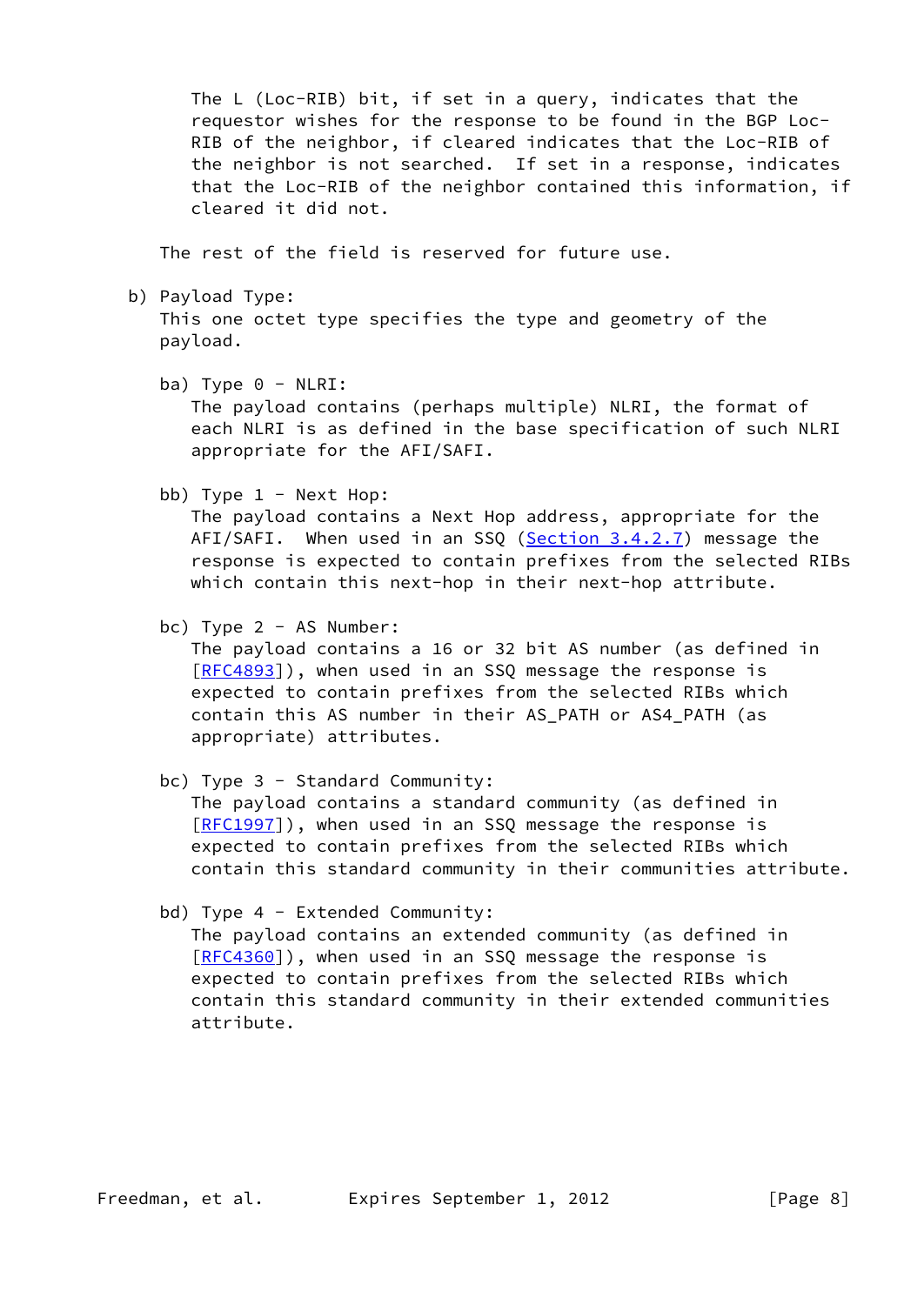<span id="page-9-1"></span>be) Types  $5-65535$  - Reserved: Types 5-65535 are reserved for future use.

c) Payload:

 Contains the actual payload, as defined by the payload type, the payload is of variable length, to be calculated from the remaining TLV length.

 PRI are used for both request and response modes, a response MUST only contain an NLRI (type 0) payload but a request MAY contain payloads specifying a type to search for, an implementation MUST validate all PRI it receives in a request against the type of request which was made.

 An implementation MUST NOT send a PRI in response with no NLRI (type 0) payload, this is considered to be invalid. If the implementation wishes to signal that a request did not yield a any valid results an implementation MAY respond with an NS TLV ([Section 3.4.4.2](#page-15-0)), using the "Not Found" subcode, for example.

<span id="page-9-0"></span>[3.4](#page-9-0). BGP OPERATIONAL message TLVs

<span id="page-9-2"></span>[3.4.1](#page-9-2). ADVISE TLVs

 ADVISE TLVs convey human readable information to be passed, cross boundary to operators, to inform them of past or upcoming error conditions, or provide other relevant, in-band operational information.

<span id="page-9-3"></span>[3.4.1.1](#page-9-3). Advisory Demand Message (ADM)

TYPE: 1 - ADM

LENGTH: 3 Octets (AFI+SAFI) + Variable value (up to 2K octets)

 USE: To carry a message, on demand, comprised of a string of UTF-8 characters (up to 2K octets in size), with no null termination. Upon reception, the string SHOULD be reported to the host's administrator.

 Implementations SHOULD provide their users the ability to transmit a free form text message generated by user input.

<span id="page-9-4"></span>[3.4.1.2](#page-9-4). Advisory Static Message (ASM)

TYPE: 2 - ASM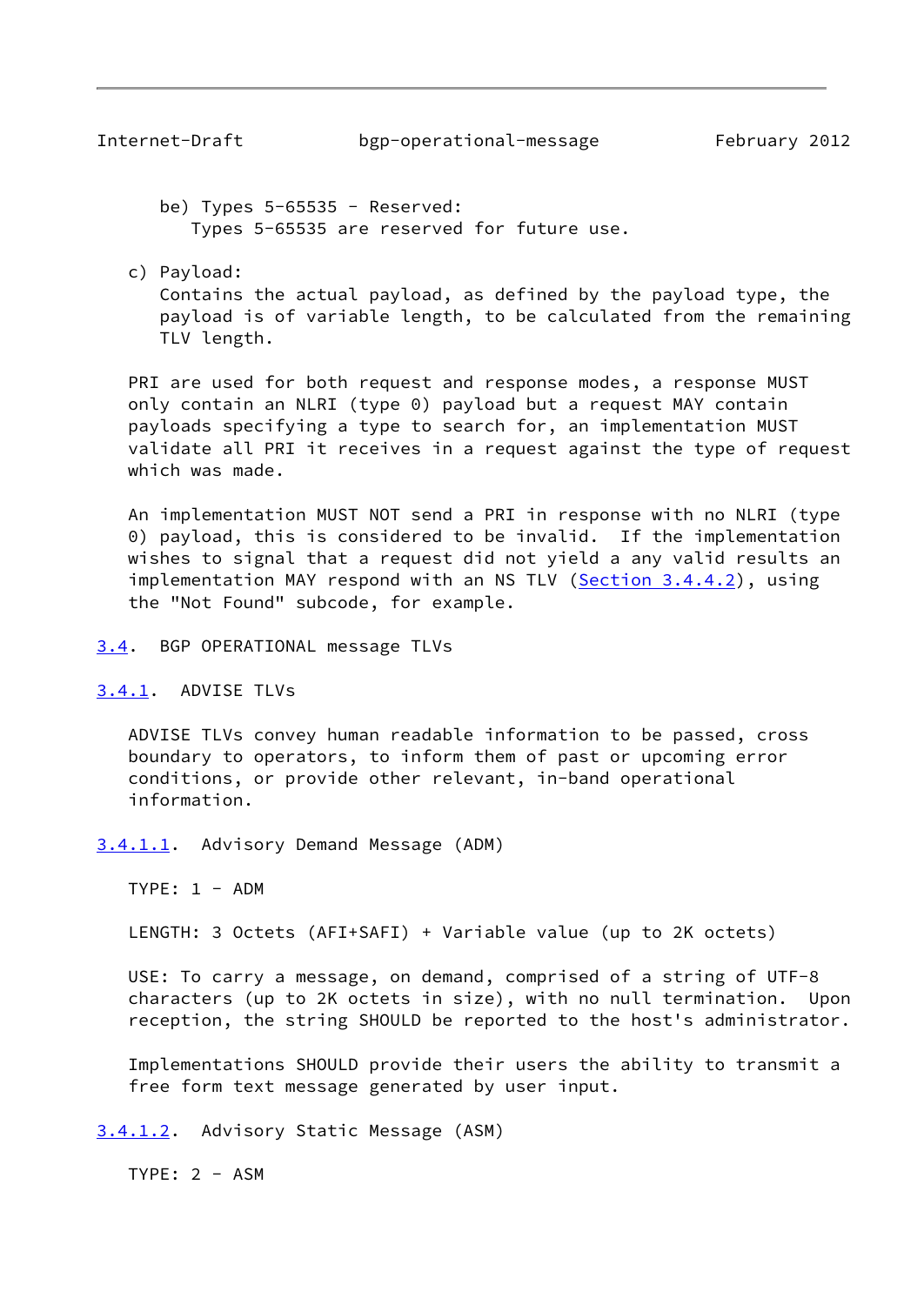LENGTH: 3 Octets (AFI+SAFI) + Variable value (up to 2K octets)

Freedman, et al. Expires September 1, 2012 [Page 9]

<span id="page-10-1"></span>Internet-Draft bgp-operational-message February 2012

 USE: To carry a message, on demand, comprised of a string of UTF-8 characters, with no null termination. Upon reception, the string SHOULD be stored in the BGP neighbor statistics field within the router. The string SHOULD be accessible to the operator by executing CLI commands or any other method (local or remote) to obtain BGP neighbor statistics (e.g. NETCONF, SNMP).

 The expectation is that the last ASM received from a BGP neighbor will be the message visible to the operator (the most current ASM).

 Implementations SHOULD provide their users the ability to transmit a free form text message generated by user input.

<span id="page-10-0"></span>[3.4.2](#page-10-0). STATE TLVs

 STATE TLVs reflect, on demand, the internal state of a BGP neighbor as seen from the other neighbor's perspective.

<span id="page-10-2"></span>[3.4.2.1](#page-10-2). Reachable Prefix Count Request (RPCQ)

TYPE: 3 - RPCQ

LENGTH: 3 Octets (AFI+SAFI) + Sequence Number

USE: Sent to the neighbor to request that an RPCP ([Section 3.4.2.2](#page-10-3)) message is generated in response.

<span id="page-10-3"></span>[3.4.2.2](#page-10-3). Reachable Prefix Count Reply (RPCP)

TYPE: 4 - RPCP

 LENGTH: 3 Octets (AFI+SAFI) + Sequence Number + 4 Octet RX Prefix Counter (RXC) + 4 Octet TX Prefix Counter (TXC)

USE: Sent in reply to an RPCQ ([Section 3.4.2.1](#page-10-2)) message from a neighbor, RXC is populated with the number of reachable prefixes accepted from the peer and TXC with the number of prefixes to be transmitted to the peer for the AFI/SAFI.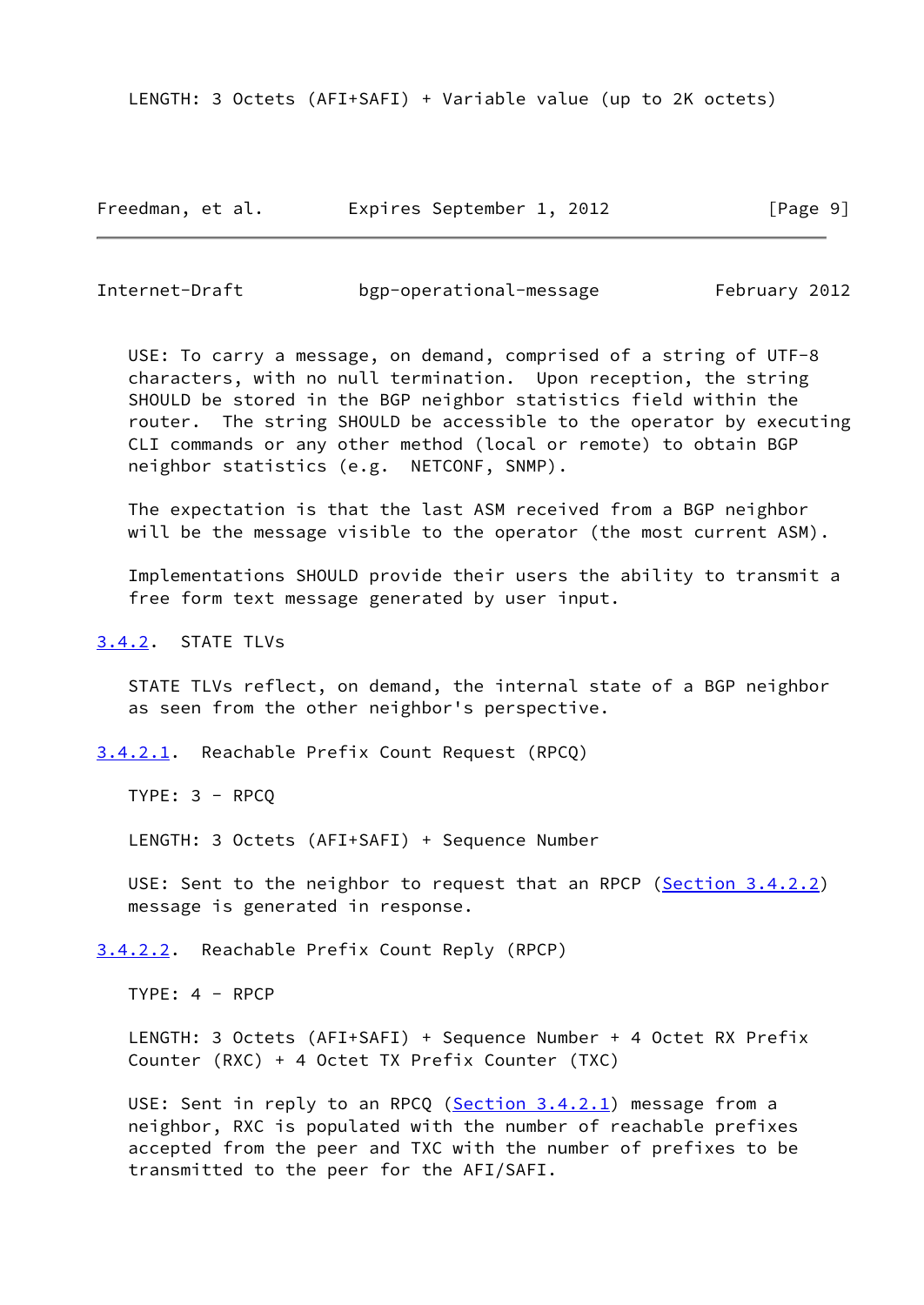<span id="page-11-0"></span>[3.4.2.3](#page-11-0). Adj-Rib-Out Prefix Count Request (APCQ)

TYPE:  $5 - APCO$ 

LENGTH: 3 Octets(AFI+SAFI) + Sequence Number

 USE: Sent to the neighbor to request that an APCP ([Section 3.4.2.4](#page-11-1)) message is generated in response.

Freedman, et al. 
Expires September 1, 2012
[Page 10]

Internet-Draft bgp-operational-message February 2012

 APCQ can be used as a simple mechanism when an implementation does not permit or support the use of RPCQ.

<span id="page-11-1"></span>[3.4.2.4](#page-11-1). Adj-Rib-Out Prefix Count Reply (APCP)

TYPE: 6 - APCP

 LENGTH: 3 Octets(AFI+SAFI) + Sequence Number + 4 Octet TX Prefix Counter (TXC)

USE: Sent in reply to an APCQ ([Section 3.4.2.3](#page-11-0)) message from a neighbor, TXC is populated with the number of prefixes held in the Adj-Rib-Out for the neighbor for the AFI/SAFI.

<span id="page-11-2"></span>[3.4.2.5](#page-11-2). BGP Loc-Rib Prefix Count Request (LPCQ)

TYPE: 7 - LPCQ

LENGTH: 3 Octets(AFI+SAFI) + Sequence Number

USE: Sent to the peer to request that an LPCP ([Section 3.4.2.6](#page-11-3)) message is generated in response.

<span id="page-11-3"></span>[3.4.2.6](#page-11-3). BGP Loc-Rib Prefix Count Reply (LPCP)

TYPE: 8 - LPCP

 LENGTH: 3 Octets(AFI+SAFI) + Sequence Number + 4 Octet Loc-Rib Counter (LC)

USE: Sent in reply to an LPCQ ([Section 3.4.2.5](#page-11-2)) message from a neighbor, LC is populated with the number of prefixes held in the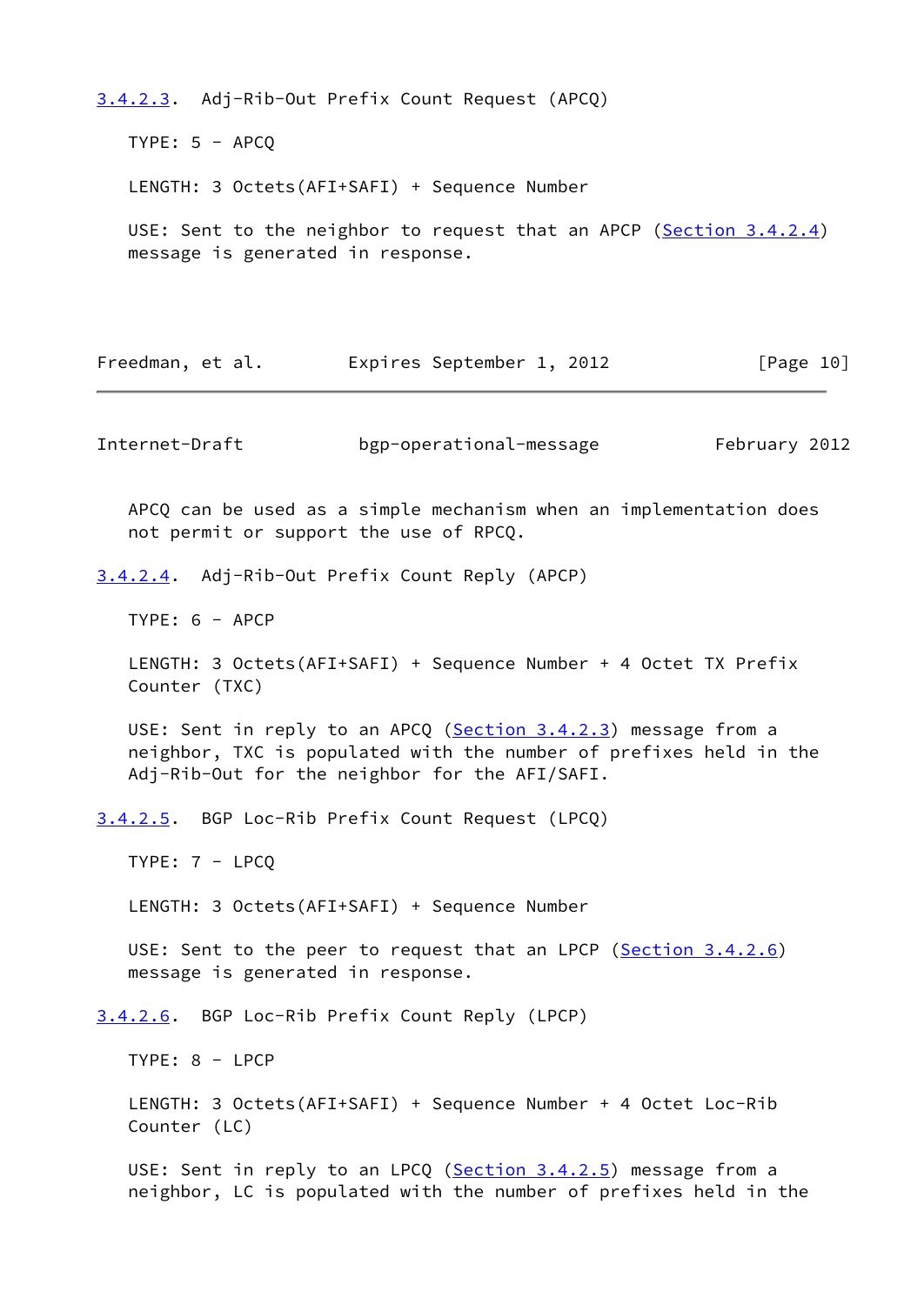entire Loc-Rib for the AFI/SAFI.

<span id="page-12-2"></span>[3.4.2.7](#page-12-2). Simple State Request (SSQ)

TYPE: 9 - SSQ

 LENGTH: 3 Octets(AFI+SAFI) + Sequence Number + Single request PRI (Variable)

USE: Using a PRI as a request form (See [Section 3.3](#page-6-0)), an implementation can be asked to return information about prefixes found in various RIBs.

 A single, simple PRI is used in the request, containing a single NLRI or attribute as the PRI payload. RIB response filtering may take place through the setting of the I, O and L bits in the PRI Flags

| Freedman, et al. | Expires September 1, 2012 | [Page 11] |
|------------------|---------------------------|-----------|
|------------------|---------------------------|-----------|

<span id="page-12-1"></span>

| Internet-Draft | bgp-operational-message | February 2012 |  |
|----------------|-------------------------|---------------|--|

field.

 An implementation MAY respond to an SSQ TLV in with an SSP (See [Section 3.4.3.4](#page-13-2)) TLV (containing the appropriate data). An implementation MAY also respond to an SSQ with an NS TLV (with the appropriate subcode set) indicating why there will not be an SSP TLV in response. An implementation MAY also not respond at all (See [Section 8](#page-25-0)).

<span id="page-12-0"></span>[3.4.3](#page-12-0). DUMP TLVs

 DUMP TLVs provide data in both structured and unstructured formats in response to events, for use in debugging scenarios.

<span id="page-12-3"></span>[3.4.3.1](#page-12-3). Dropped Update Prefixes (DUP)

TYPE: 10 - DUP

 LENGTH: 3 Octets(AFI+SAFI) + Variable number of dropped UPDATE Prefix Reachability Indicators (PRI) (See [Section 3.3](#page-6-0))

 USE: To report to a neighbor a structured set of prefix reachability indicators retrievable from the last dropped UPDATE message, sent in response to an UPDATE message which was well formed but not accepted by the neighbor by policy.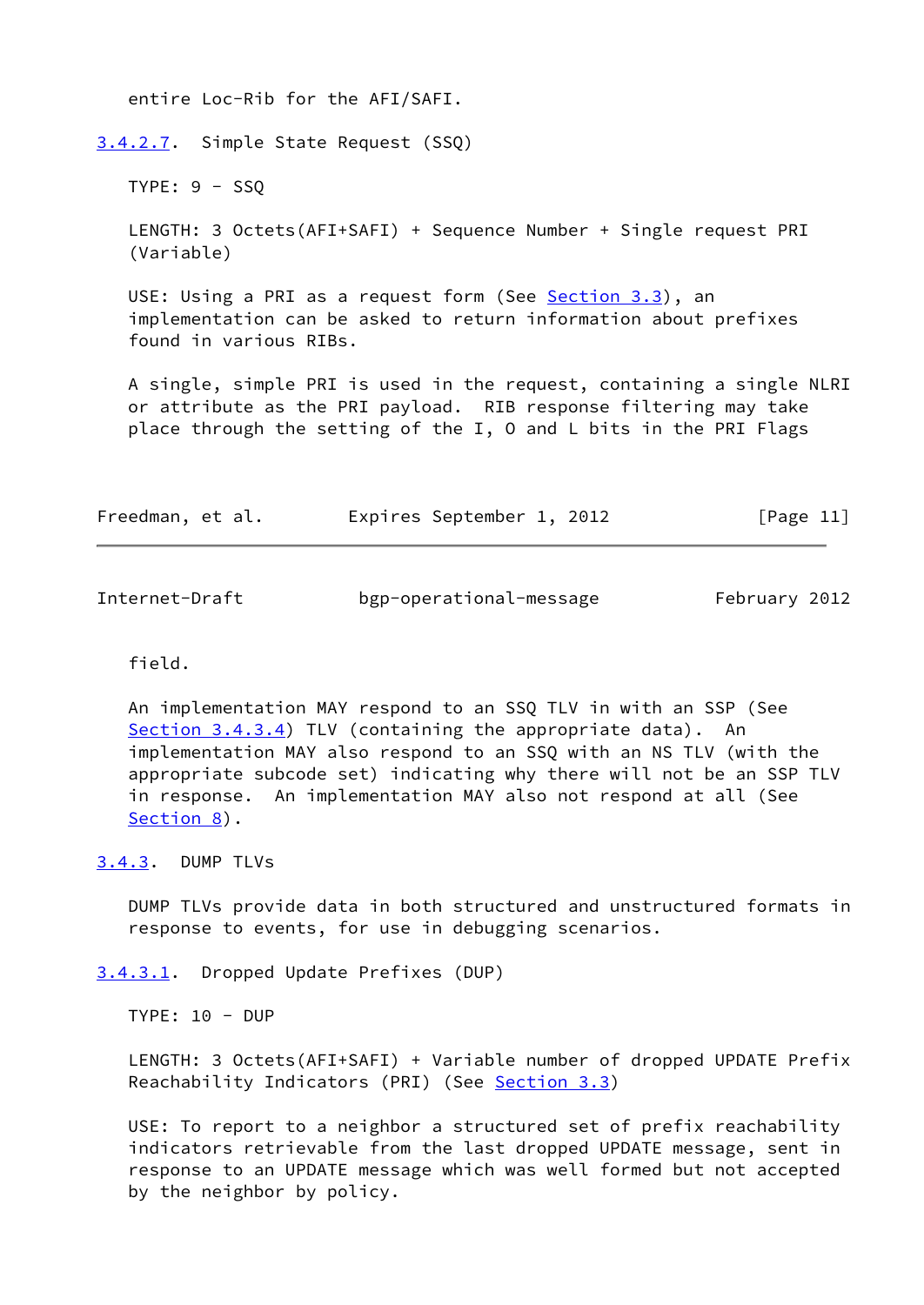For example, an UPDATE which was dropped and the rescued NLRI concerned a number of both reachable and unreachable prefixes, the DUP would encapsulate two PRI, one with the R-Bit (reachable) set, housing the rescued reachable NLRI and the other with the R-Bit cleared (unreachable), housing the rescued unreachable NLRI as payload.

<span id="page-13-3"></span>[3.4.3.2](#page-13-3). Malformed Update Prefixes (MUP)

TYPE: 11 - MUP

 LENGTH: 3 Octets(AFI+SAFI) + Variable number of dropped update Prefix Reachability Indicators (PRI) (See [Section 3.3](#page-6-0)) due to UPDATE Malformation.

 USE: To report to a neighbor a structured set of prefix reachability indicators retrievable from the last UPDATE message dropped through malformation, sent in response to an UPDATE message which was not well formed and not accepted by the neighbor, where a NOTIFICATION message was not sent. A MUP TLV may accompany a MUD [\(Section 3.4.3.3](#page-13-1)) TLV.

| Freedman, et al. | Expires September 1, 2012 |  | [Page 12] |
|------------------|---------------------------|--|-----------|
|------------------|---------------------------|--|-----------|

<span id="page-13-0"></span>Internet-Draft bgp-operational-message February 2012

See the example from **Section 3.4.3.1**.

<span id="page-13-1"></span>[3.4.3.3](#page-13-1). Malformed Update Dump (MUD)

TYPE: 12 - MUD

 LENGTH: 3 Octets(AFI+SAFI) + Variable length representing retrievable malformed update octet stream.

 USE: To report to a peer a copy of the last UPDATE message dropped through malformation, sent in response to an UPDATE message which was not well formed and not accepted by the neighbor, where a NOTIFICATION message was not sent. A MUD TLV may accompany a MUP [\(Section 3.4.3.2](#page-13-3)) TLV.

<span id="page-13-2"></span>[3.4.3.4](#page-13-2). Simple State Response (SSP)

TYPE: 13 - SSP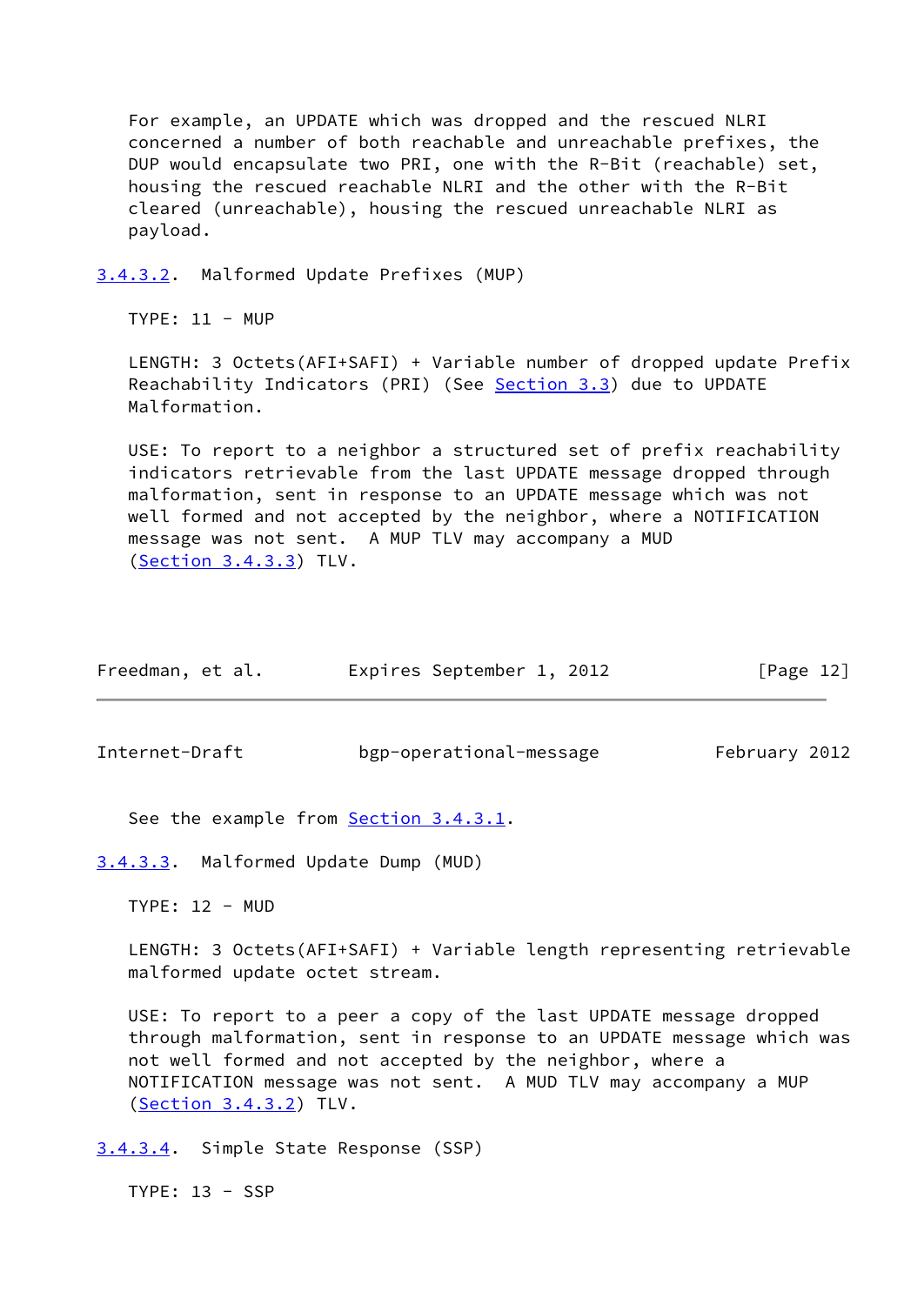LENGTH: 3 Octets(AFI+SAFI) + Sequence Number + Single Response PRI (Variable)

USE: Using a PRI as a response form (See [Section 3.3](#page-6-0)), an implementation uses the SSP TLV to return a response to an SSQ (See [Section 3.4.2.7](#page-12-2)) TLV which should contain information about prefixes found in various RIBs. These RIBs should be walked to extract the information according to local policy.

 A single, simple PRI is used in the response, containing multiple NLRI. The I, O and L bits in the PRI Flags field should be set indicating which RIBs the prefixes were found in.

 An implementation MAY respond to an SSQ TLV in with an SSP TLV (containing the appropriate data). An implementation MAY also respond to an SSQ with an NS TLV (with the appropriate subcode set) indicating why there will not be an SSP TLV in response. An implementation MAY also not respond at all (See [Section 8](#page-25-0)).

 If no data is found to satisfy a query which is permitted to be answered, an implementation MAY respond with an NS TLV with the subcode "Not Found" to indicate that no data was found in response to the query. An implementation MUST NOT send a PRI in response with no NLRI payload, this is considered to be invalid.

<span id="page-14-0"></span>[3.4.4](#page-14-0). CONTROL TLVs

 CONTROL TLVs satisfy control mechanism messaging between neighbors, they are used for such functions as to refuse messages and

| Freedman, et al. | Expires September 1, 2012 | [Page 13] |
|------------------|---------------------------|-----------|
|------------------|---------------------------|-----------|

Internet-Draft bgp-operational-message February 2012

 dynamically signal OPERATIONAL capabilities to neighbors during operation.

<span id="page-14-1"></span>[3.4.4.1](#page-14-1). Max Permitted (MP)

TYPE: 65534 - MP

LENGTH: 3 Octets(AFI+SAFI) + 2 Octet Value

 USE: The Max Permitted TLV is used to signal to the neighbor the maximum number of OPERATIONAL messages that will be accepted in a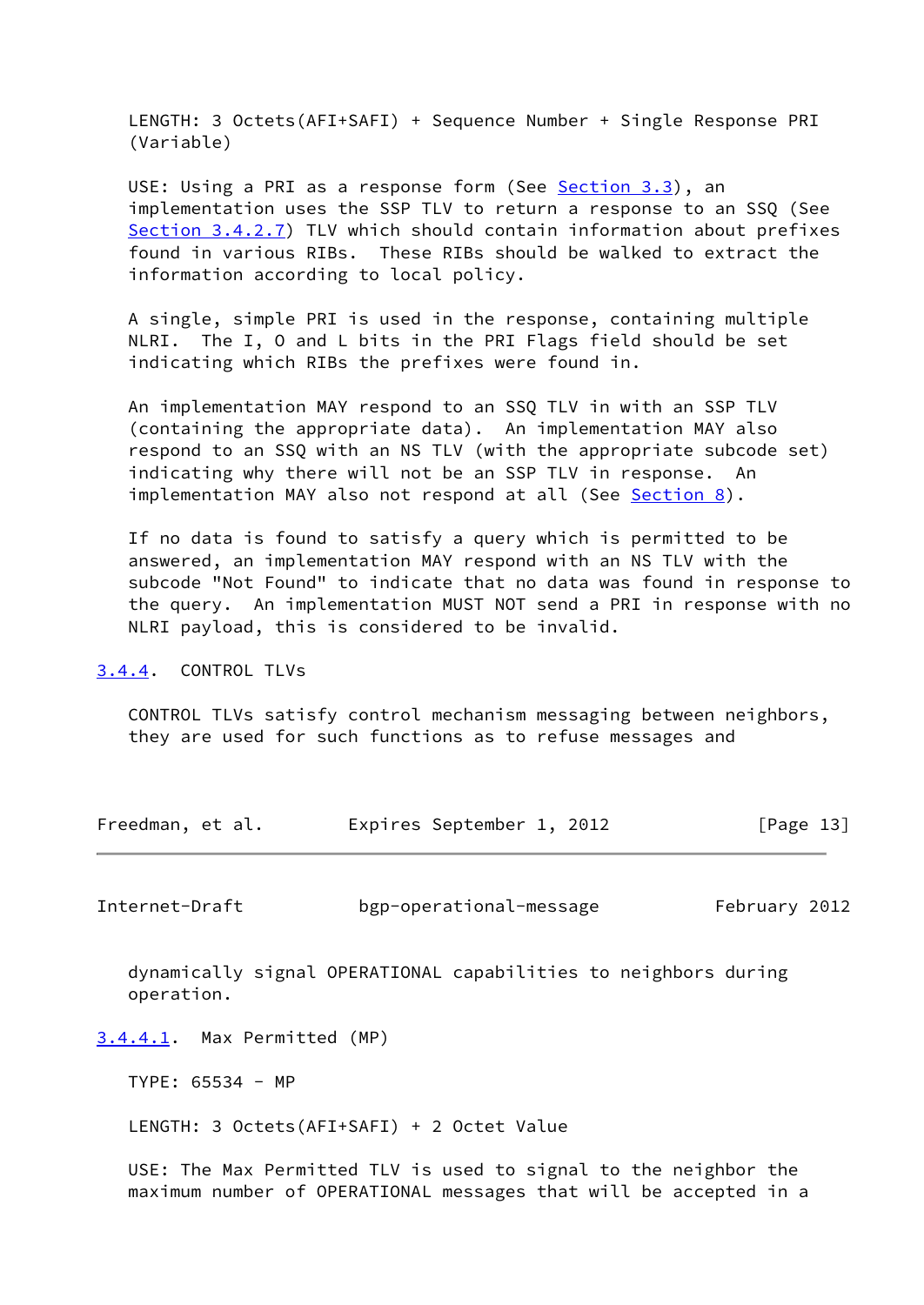second of time (see [Section 8,](#page-25-0) Security Considerations), an implementation MUST, on receipt of an MP TLV, ensure that it does not exceed the rate specified in the MP TLV for sending OPERATIONAL messages to the neighbor, for the duration of the session.

 An implementation MAY send subsequent MP TLVs during the session's lifetime, updating the maximum acceptable rate

 MP TLVs MAY be rate limited by the receiver as part of OPERATIONAL rate limiting (see [Section 8,](#page-25-0) Security Considerations).

<span id="page-15-0"></span>[3.4.4.2](#page-15-0). Not Satisfied (NS)

TYPE: 65535 - NS

LENGTH: 3 Octets(AFI+SAFI) + Sequence Number + 2 Octet Error Subcode

 USE: To respond to a query to indicate that the implementation can or will not answer this query. The following subcodes are defined:

- 0x01 Request TLV Malformed: Used to signal to the neighbor that the request was malformed and will not be processed. A neighbor on receiving this message MAY re-transmit the request but MUST increment the sequence number. Implementations SHOULD ensure that the same request is not retransmitted excessively when repeatedly receiving this Error Subcode in response.
- 0x02 TLV Unsupported for this neighbor: Used to signal to the neighbor that the request was unsupported and will not be processed. A neighbor on receiving this message MUST NOT retransmit the request for the duration of the session.
- 0x03 Max query frequency exceeded: Used to signal to the neighbor that the request has exceeded the rate at which the neighbor finds acceptable for the implementation to transmit requests at, see [Section 3.4.4.1](#page-14-1) (MP TLV) and [Section 8](#page-25-0) and (Security Considerations) for more information.

| Freedman, et al. | Expires September 1, 2012 | [Page 14] |
|------------------|---------------------------|-----------|
|------------------|---------------------------|-----------|

Internet-Draft bgp-operational-message February 2012

 0x04 - Administratively prohibited: Used to signal to the neighbor that the request was administratively prohibited and will not be processed. A neighbor on receiving this message MUST NOT retransmit the request for the duration of the session.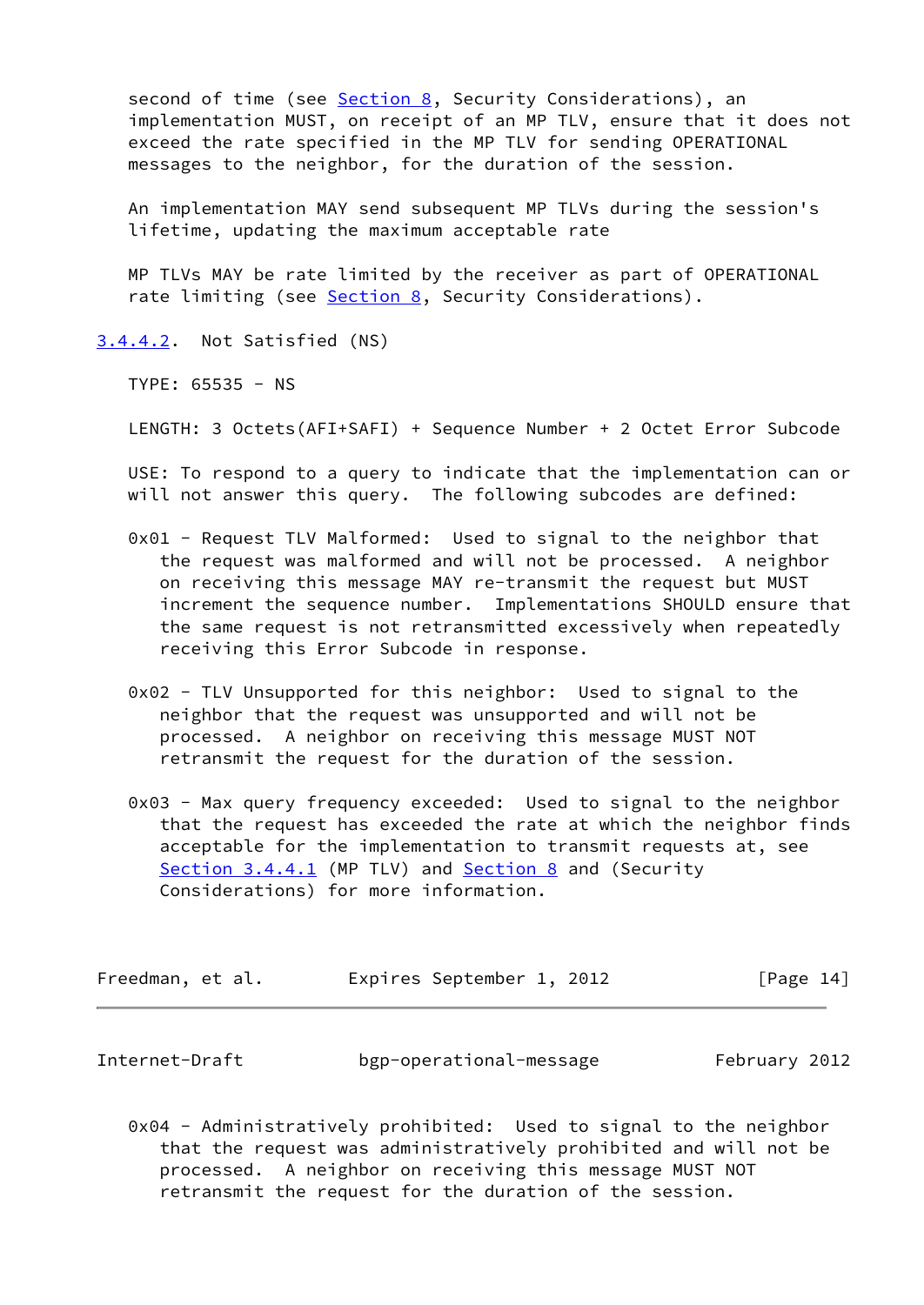- 0x05 Busy: Used to signal to the neighbor that the request will not be replied to, due to lack of resources estimated to satisfy the request. It is suggested that, on receipt of this error subcode a message is logged to inform the operator of this failure as opposed to automatically attempting to re-try the previous query.
- 0x06 Not Found: Used to signal to the neighbor that the request would have been replied to but does not contain any data (i.e the data was not found). An implementation MUST NOT send a PRI response with no NLRI payload, this is considered to be invalid.

 NS TLVs MAY be rate limited by the receiver as part of OPERATIONAL rate limiting (see [Section 8,](#page-25-0) Security Considerations).

Freedman, et al. Expires September 1, 2012 [Page 15]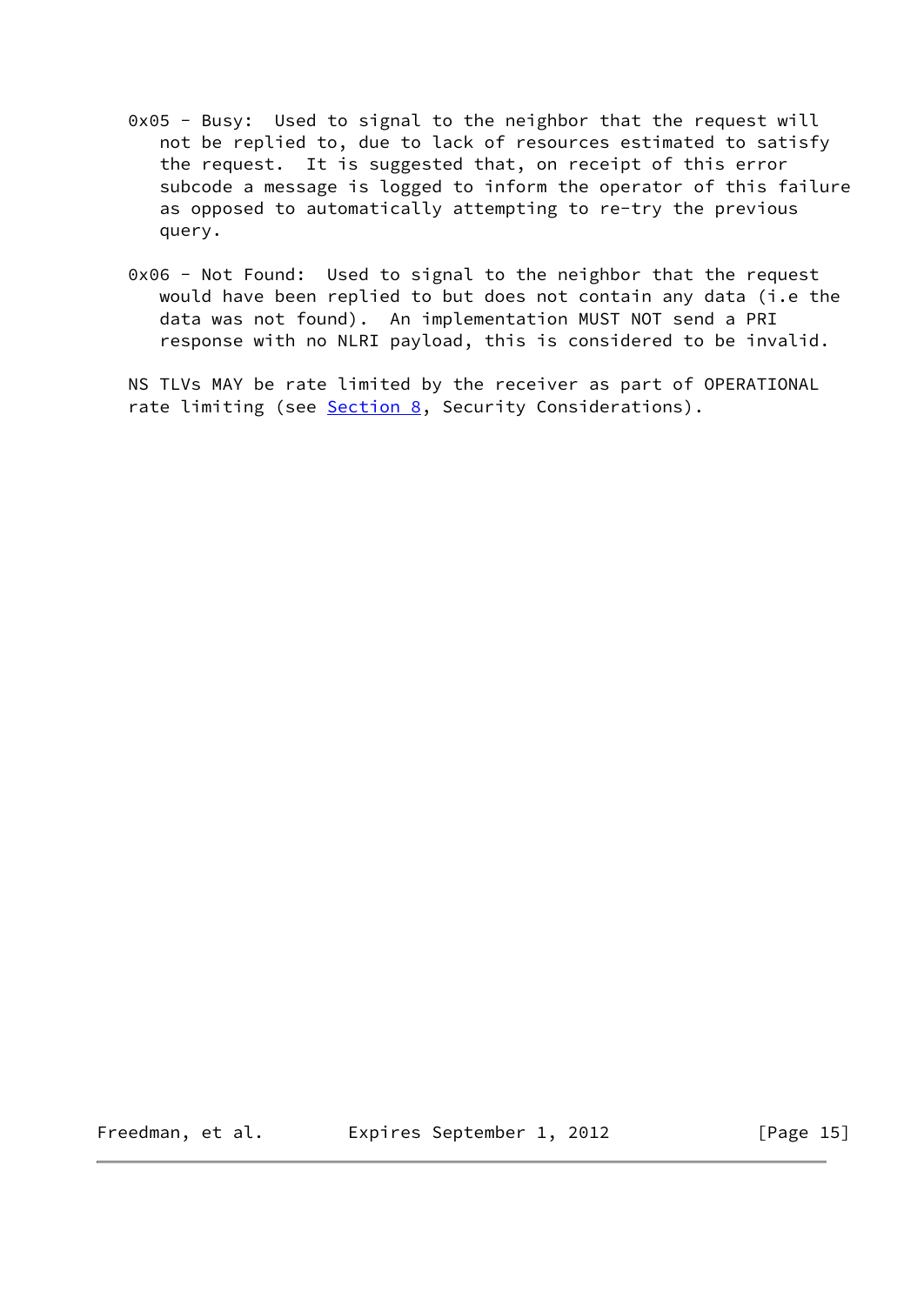Internet-Draft bgp-operational-message February 2012

<span id="page-17-1"></span>

## <span id="page-17-0"></span>[4](#page-17-0). Use of the ADVISE TLVs

 The BGP routing protocol is used with external as well as internal neighbors to propagate route advertisements. In the case of external BGP sessions, there is typically a demarcation of administrative responsibility between the two entities. While initial configuration and troubleshooting of these sessions is handled via offline means such as email or telephone calls, there is gap when it comes to advising a BGP neighbor of a behaviour that is occurring or will occur momentarily. There is a need for operators to transmit a message to a BGP neighbor to notify them of a variety of types of messages. These messages typically would include those related to a planned or unplanned maintenance action. These ADVISE messages could then be interpreted by the remote party and either parsed via logging mechanisms or viewed by a human on the remote end via the CLI. This capability will improve operator NOC-to-NOC communication by providing a communications medium on an established and trusted BGP session between two autonomous systems.

 The reason that this method is preferred for NOC-to-NOC communications is that other offline methods do fail for a variety of reasons. Emails to NOC aliases ahead of a planned maintenance may have ignored the mail or may have not of recorded it properly within an internal tracking system. Even if the message was recorded properly, the staff that are on-duty at the time of the maintenance event typically are not the same staff who received the maintenance notice several days prior. In addition, the staff on duty at the time of the event may not even be able to find the recorded event in their internal tracking systems. The end result is that during a planned event, some subset of eBGP peers will respond to a session/ peer down event with additional communications to the operator who is initiating the maintenance action. This can be via telephone or via email, but either way, it may result in a sizeable amount of replies inquiring as to why the session is down.

 The result of this is that the NOC responsible for initiating the maintenance can be inundated with calls/emails from a variety of parties inquiring as to the status of the BGP session. The NOC initiating the maintenance may have to further inquire with engineering staff (if they are not already aware) to find out the extent of the maintenance and communicate this back to all of the NOCs calling for additional information. The above scenario outlines what is typical in a planned maintenance event. In an unplanned maintenance event (the need for an immediate router upgrade/reload), the number of calls and emails will dramatically increase as more parties are unaware of the event.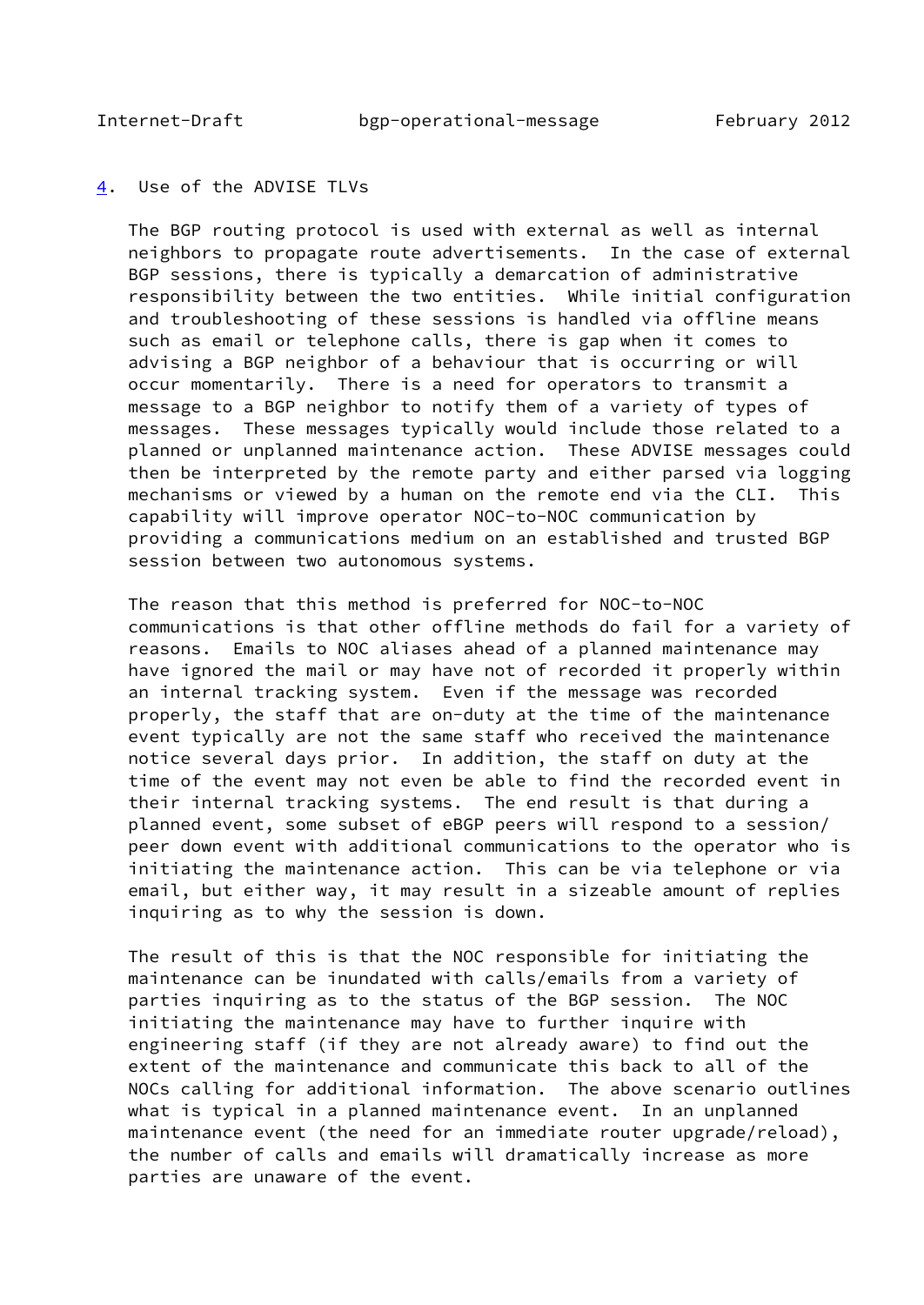With the ADVISE TLV set, an operator can transmit an OPERATIONAL

Freedman, et al. Expires September 1, 2012 [Page 16]

Internet-Draft bgp-operational-message February 2012

 message just prior to initiating the maintenance specifying what event will happen, what ticket number this event is associated with and the expected duration of the event. This message would be received by BGP peers and stored in their logs as well as any monitoring system if they have this capability. Now, all of the BGP peers have immediate access to the information about this session, why it went down, what ticket number this is being tracked under and how long they should wait before assuming there is an actual problem. Even smaller networks without the network management capabilities to correlate BGP events and OPERATIONAL messages would typically have an operator login to a router and examine the logs via the CLI.

 This draft specifies two types of ADVISE TLV, a DEMAND message (ADM) and a STATIC message (ASM), it is anticipated that the DEMAND message will be used to send a message, on demand to the BGP neighbor, to inform them of realtime events. The STATIC message can be used to provide continual, "Sticky" information to the neighbor, such as a contact telephone number or e-mail address should there be a requirement to have continual access to this information.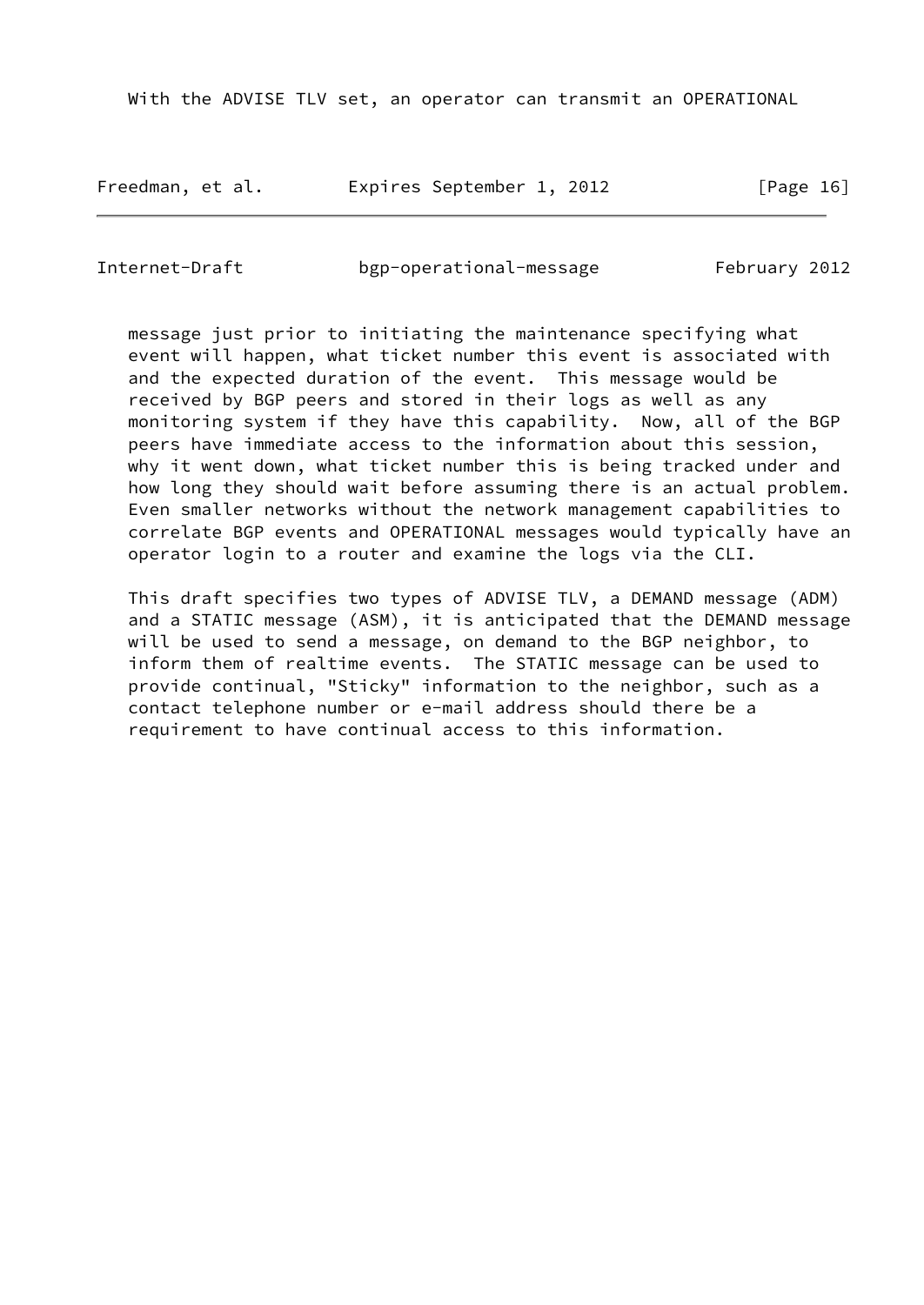| Expires September 1, 2012<br>Freedman, et al. |  |
|-----------------------------------------------|--|
|-----------------------------------------------|--|

<span id="page-19-1"></span>Internet-Draft bgp-operational-message February 2012

<span id="page-19-0"></span>[5](#page-19-0). Use of the STATE TLVs

 At the current time, the BGP-4 protocol, provides no mechanism by which the state of a remote system can be examined. Increasingly, as BGP-4 is utilised for additional applications, there is utility in providing in-band mechanisms for simple integrity checks, and diagnostic information to be exchanged between systems. As such, there are two sets of applications envisaged to be implemented utilising the STATE TLVs of the OPERATIONAL message.

<span id="page-19-2"></span>[5.1](#page-19-2). Utilising STATE TLVs for Cross-Domain Debugging Functionality

 In numerous cases, autonomous system boundaries represent a demarcation point between operational teams - in these cases, debugging the information received over a BGP session between the two systems is likely to result in human-to-human contact. In simple cases, this provides a particularly inefficient means by which specific queries regarding the routing information received via a BGP-4 session can be made. Whilst complex debugging is likely to continue to involve operational personnel, in a number of cases, it is advantageous for an operator to allow the remote administrative team to validate specific characteristics of the router's RIB. Such a means of debugging greatly enhances the speed of localising particular failures, and hence provides a potential reduction in the time to recovery of services dependent on the routing information transmitted via the BGP session. The STATE TLVs described in this document are intended to provide a mechanism by which requests for, and responses containing such debugging information can be implemented.

 An example of the use of such a mechanism is on BGP-4 sessions making up a network-network interconnection carrying Layer 3 MPLS VPN [\[RFC4364](https://datatracker.ietf.org/doc/pdf/rfc4364)] services - in these cases, such NNIs may be between

 $[Page 17]$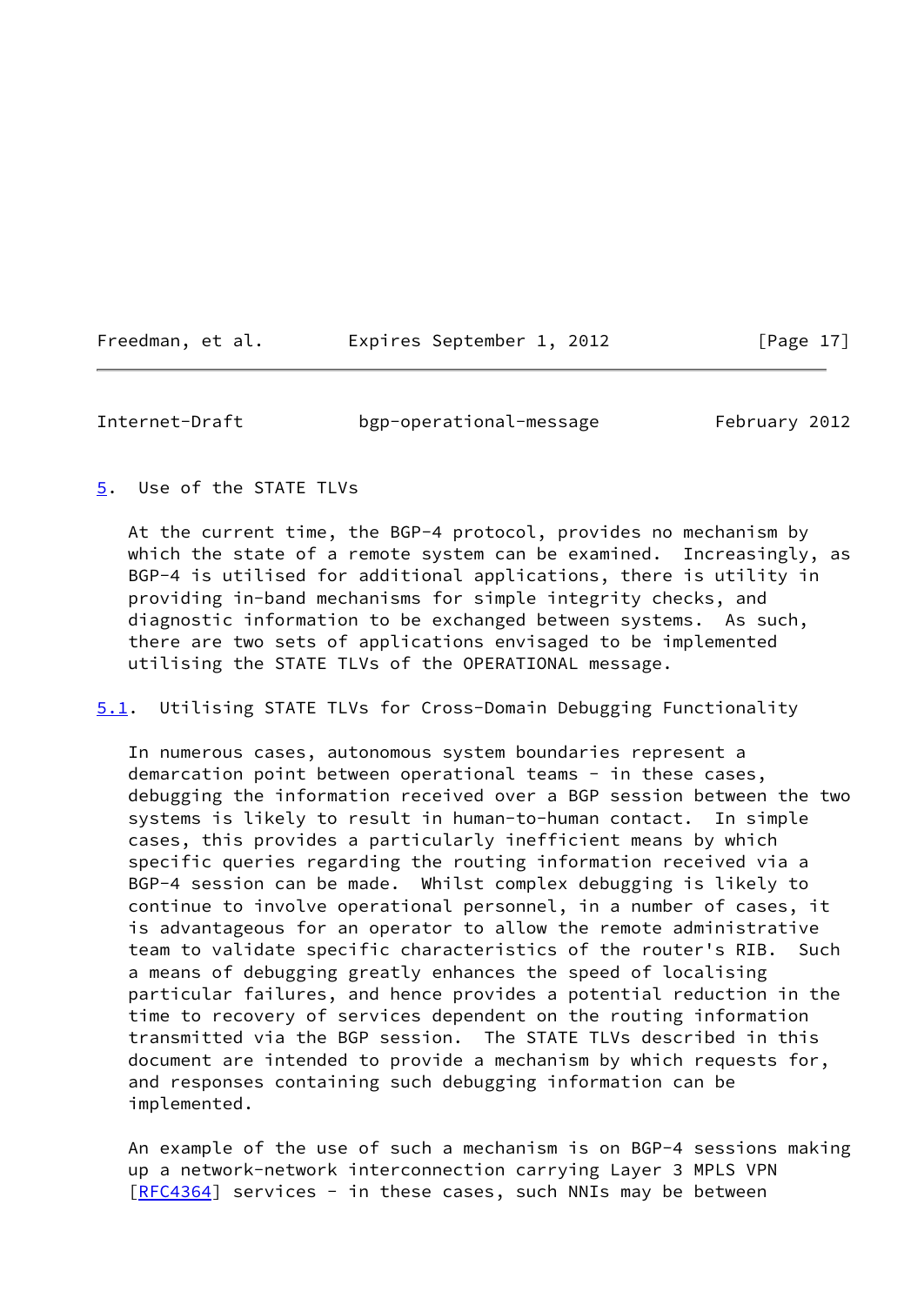particular administrative teams of the same network provider. The OPERATIONAL SSQ is intended to provide a simple query language that can be utilised to receive the subset of routing information that matches a particular query within the remote system's RIB. It is envisaged that such behaviour provides a simple means by which an operator can validate whether particular routing information is present, and as expected, on the remote system. Identification of inconsistencies quickly allows the device responsible for missing or incorrect information to be identified without direct interaction between humans.

<span id="page-20-0"></span>[5.2](#page-20-0). Utilising STATE TLVs in the context of Error Handling

 The enhancements to the BGP-4 protocol intended to provide more targeted error handling described in [\[I-D.ietf-idr-error-handling](#page-30-1)]

| Freedman, et al. |  | Expires September 1, 2012 |  | [Page 18] |  |
|------------------|--|---------------------------|--|-----------|--|
|                  |  |                           |  |           |  |

bgp-operational-message February 2012

 provide a number of cases whereby NLRI that are contained in particular UPDATEs may not be accepted by the remote BGP speaker. In this case, there is currently no mechanism by which an operator can identify whether the routing information received by the local speaker matches that which the remote speaker purports to have advertised. The Adj-Rib-Out Prefix Count Request (APCQ) and Reachable Prefix Count Request (RPCQ) are intended to provide means by which simple validation can be performed between two BGP speakers. It is envisaged that a BGP implementation can simply validate whether the remote system's RIB is consistent utilising such a mechanism, and hence trigger follow-up actions based on this. The extent of such follow-up actions is not intended to be defined by this document, however, it is envisaged that there is utility in such a state being flagged to an operational team to allow investigation of any inconsistency to be examined. Since many BGP-4 UPDATE message errors may be transient, validating the prefix counts in the local RIB against those received in response to the STATE TLV prefix count query messages described herein allows an operator to determine whether any inconsistency is persisting at the time of query, and hence whether any action is required.

 In addition to allowing a manually-triggered validation of the RIB prefix counts, such a mechanism provides a simple means by which automated consistency checking can be enhanced on a BGP session. A device initiating a periodic check based on the RPCQ or APCQ TLVs can validate basic information regarding the number of entries in a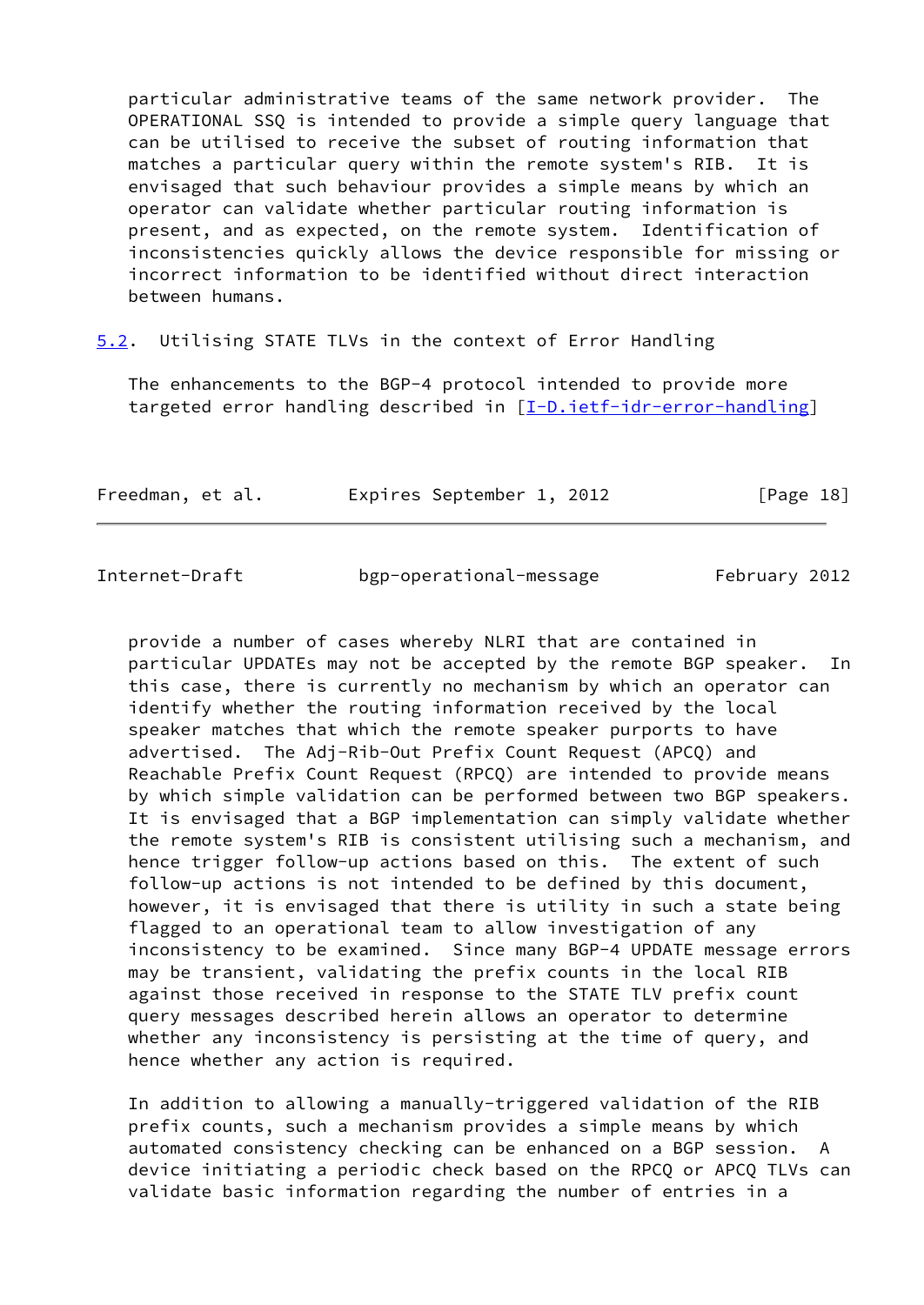particular RIB of a remote neighbor. Such consistency checks may trigger further (more detailed) sets of consistency validation mechanisms, or be flagged to a local operator. In this case, the potential forwarding black-holes that can be caused by inconsistency in the RIB of two systems can be quickly identified, and examined by an operator, or recovered from via an automated means such as a ROUTE-REFRESH message. As such, the use of the OPERATIONAL TLV in this case allows the resources on the BGP speakers involved to be minimised by allowing the speakers to perform a lightweight check prior to triggering any further action.

Freedman, et al. 
Expires September 1, 2012
[Page 19]

<span id="page-21-1"></span>Internet-Draft bgp-operational-message February 2012

# <span id="page-21-0"></span>[6](#page-21-0). Use of the DUMP TLVs

 Where a notable condition is experienced by a BGP-4 speaker, currently a limited set of responses are available to the speaker to make human network administrators aware of the condition. Within a local administrative boundary, logging functionality such as SNMP and SYSLOG can be used to record the occurrence of the event, as such, this provides visibility in an effective manner to the local administrator of the device. Whilst this provides a mechanism to make the router operator aware of erroneous states, or messages, where the condition is a direct result of an input from a remote system, or the information is of note to the remote BGP speaker, there is no means to communicate the detection of an erroneous condition to the remote device. As described in [\[I-D.ietf-grow-ops-reqs-for-bgp-error-handling](#page-30-2)] such conditions are likely to occur within the context of the handling of erroneous UPDATE messages.

The OPERATIONAL message intends to provide a number of message types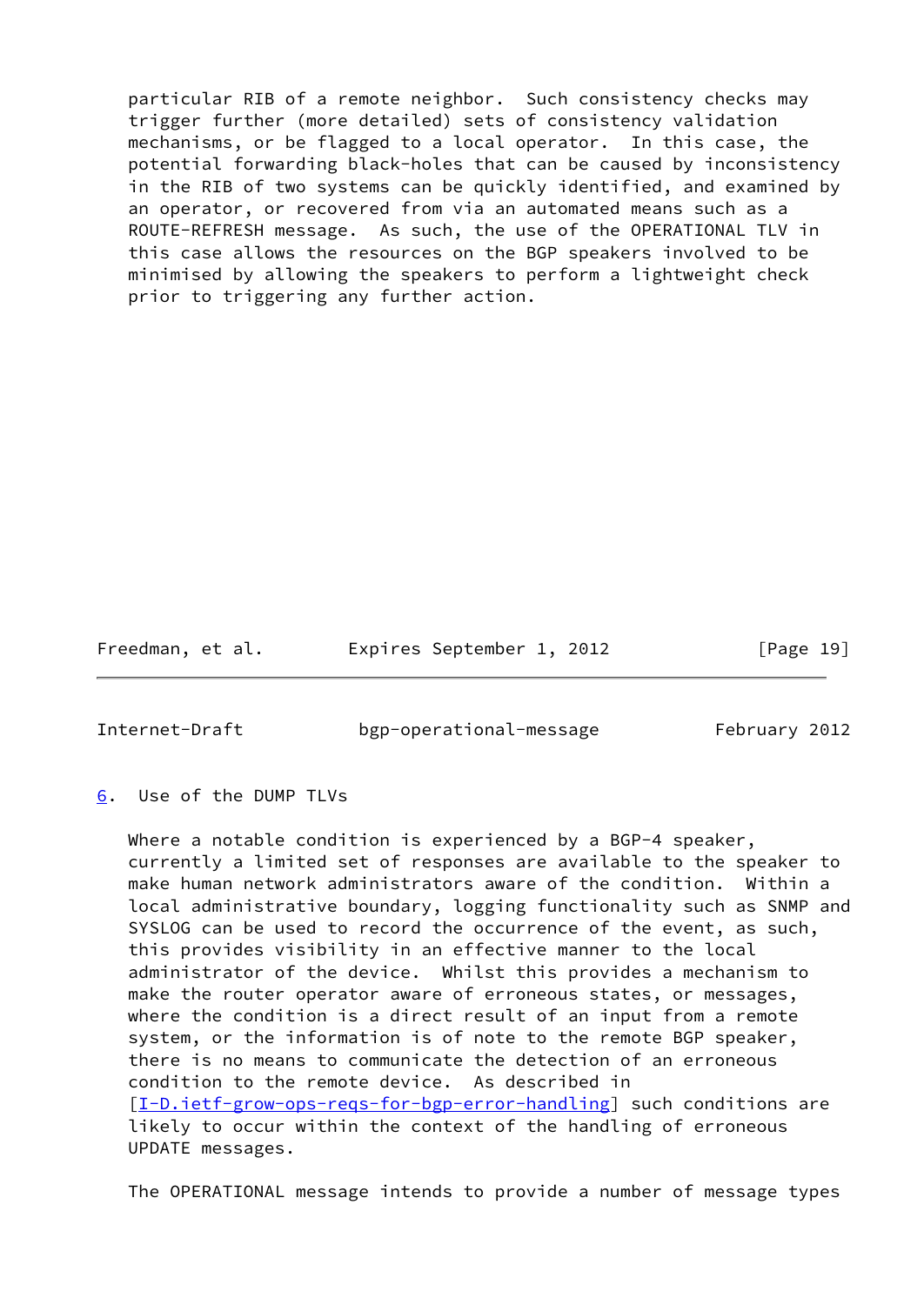to a BGP speaker that can be used to communicate information to a remote system. Whilst clearly free-text mechanisms such as the ADM provide a means by which arbitrary information can be transmitted, the use of a structured message type indicating particular message data can be transmitted back to the remote speaker provides means by which this information can be processed and reported directly. As such, the knowledge that particular OPERATIONAL messages relate to particular erroneous conditions that may be affecting network operation allows a system to determine any specific response actions, or prioritise any reporting to network management systems.

 Where an UPDATE message's NLRI attribute can be wholly parsed, the pertinent information as to the prefixes that have been identified to be in the message is available to the receiving BGP speaker. Clearly, this information is of relevance to the administrators of the remote device, and is likely to provide some information regarding the contents of the message which is considered erroneous. The Malformed UPDATE Prefixes (MUP) TLV defined herein is intended to allow the receiving speaker to transmit the minimum required information regarding an UPDATE identified as malformed to the remote speaker without the overhead of additional path attributes (which may not be available to the receiving speaker). It is envisaged that the Dropped Update Prefixes (DUP) TLV provides analogous behaviour in the case where the UPDATE message is dropped due to local administrative policy, or implementation characteristics.

 In some cases in order to determine the exact condition resulting in an error, there is a requirement for a network operator (or equipment implementor) to have an exact copy of the protocol message

| Freedman, et al. |  | Expires September 1, 2012 |  | [Page 20] |  |
|------------------|--|---------------------------|--|-----------|--|
|                  |  |                           |  |           |  |

Internet-Draft bgp-operational-message February 2012

 transmitted to a remote system. The operational requirements presented in [I-D.ietf-grow-ops-regs-for-bgp-error-handling] describe the operational advantage of logging a copy of such a message locally, however, where the message is erroneous due to a bug in the formation or transmission of the message by the sender, and the error is identified on the receiving speaker, this information is not available to the operator responsible for the erroneous network element. The Malformed UPDATE Dump (MUD) TLV is intended to be utilised to transmit an encapsulated copy of such a message back to the remote BGP speaker, and hence allow the operator to determine the exact formation of the invalid message.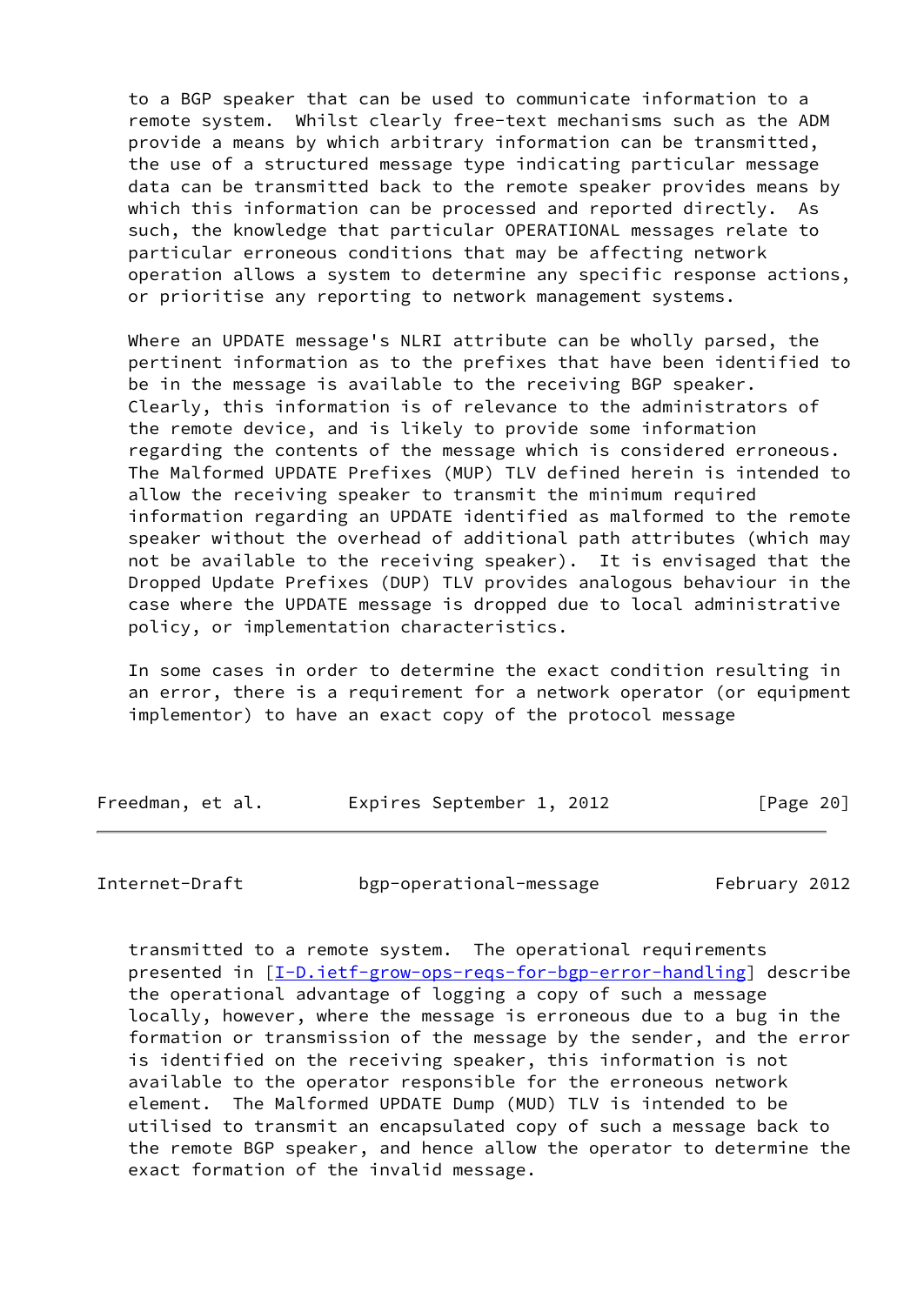| Freedman, et al. | Expires September 1, 2012 |  | [Page 21] |
|------------------|---------------------------|--|-----------|
|------------------|---------------------------|--|-----------|

<span id="page-23-1"></span>

| Internet-Draft | bgp-operational-message | February 2012 |
|----------------|-------------------------|---------------|
|----------------|-------------------------|---------------|

# <span id="page-23-0"></span>[7](#page-23-0). Error Handling

 An implementation MUST NOT send an OPERATIONAL message to a neighbor in response to an erroneous or malformed OPERATIONAL message. Any erroneous or malformed OPERATIONAL message received SHOULD be logged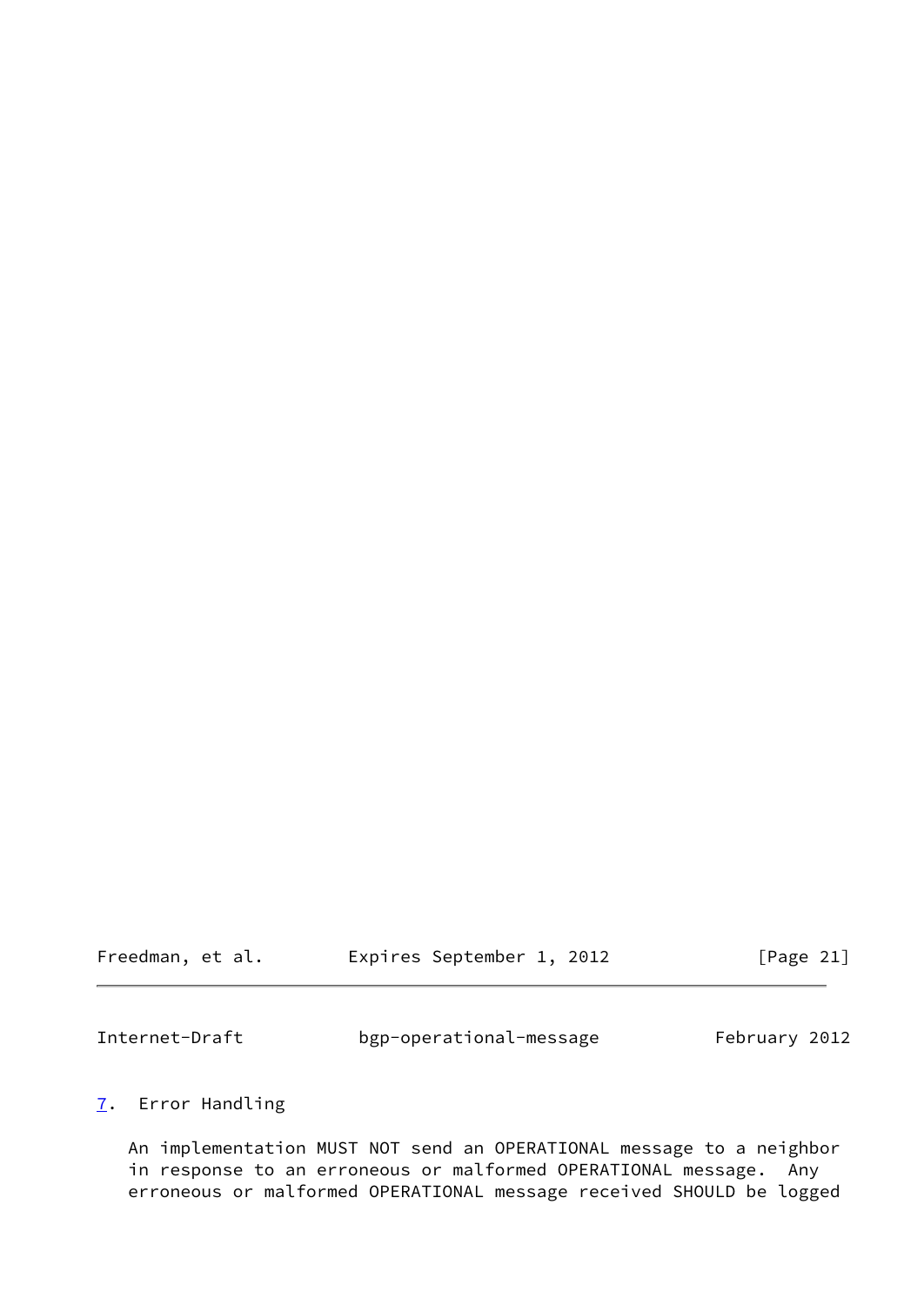for the attention of the operator and then MAY be discarded.

Freedman, et al. **Expires September 1, 2012** [Page 22]

<span id="page-24-0"></span>Internet-Draft bgp-operational-message February 2012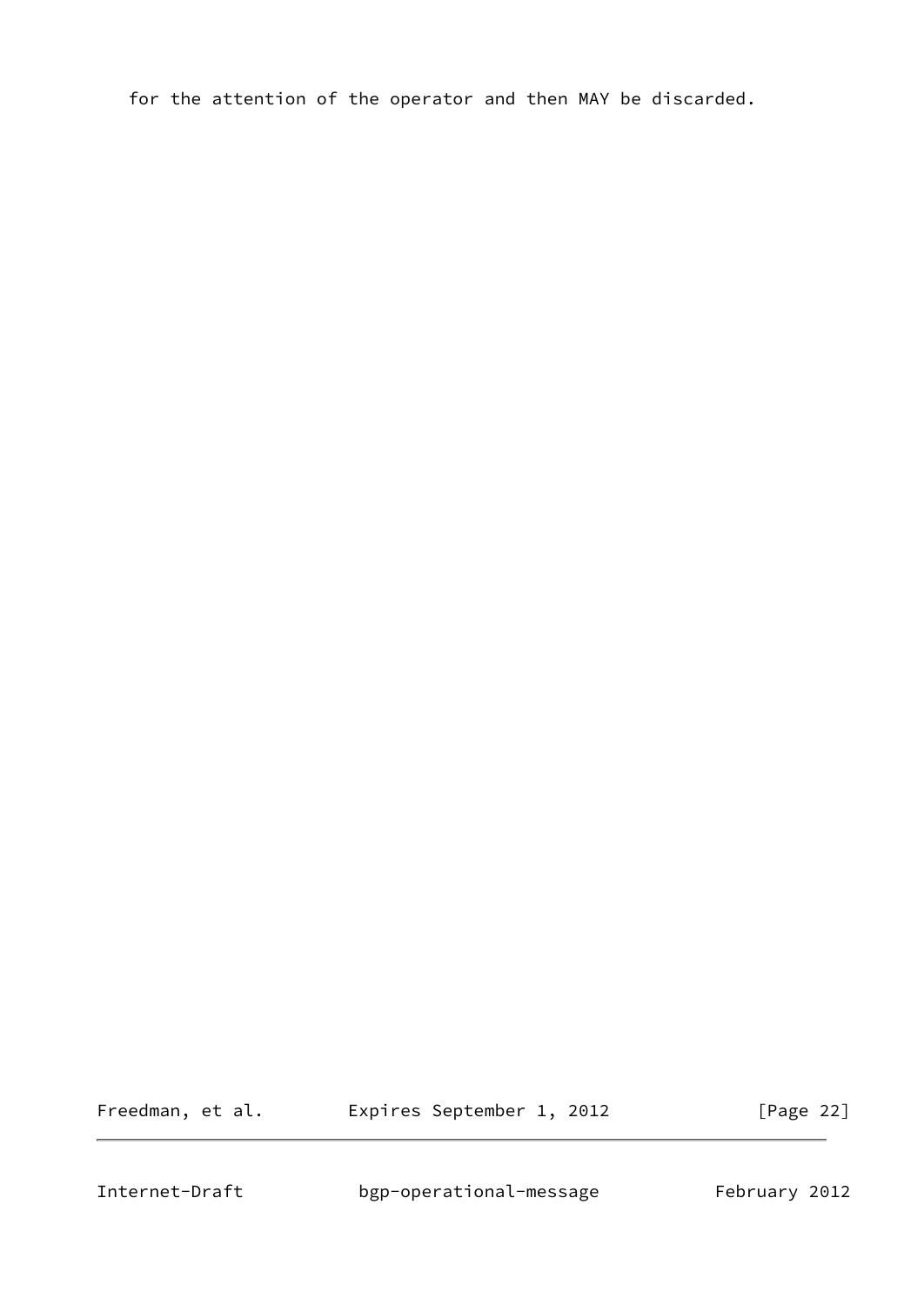### <span id="page-25-0"></span>[8](#page-25-0). Security considerations

 No new security issues are introduced to the BGP protocol by this specification.

 Where a request type is not supported or allowed by an implementation for some reason, the implementation MAY send an NS ([Section 3.4.4.2\)](#page-15-0) TLV in response, the Error subcode of this TLV SHOULD be set according to the reason that this request will not be responded to.

 Implementations MUST rate-limit the rate at which they transmit and receive OPERATIONAL messages. Specifically, an implementation MUST NOT allow the handling of OPERATIONAL messages to negatively impact any other functions on a router such as regular BGP message handling or other routing protocols.

 Although an NS error subcode is provided to indicate that a request was rate-limited, an implementation need not reply to a request at all, this is the suggested course of action when rate-limiting the sending of responses to a neighbor.

 An implementation MAY send an MP [\(Section 3.4.4.1](#page-14-1)) TLV to indicate the maximum rate at which it will accept OPERATIONAL messages from a neighbor, upon receipt of this TLV the sender MUST ensure it does not transmit above this rate for the duration of the session.

 An implementation, considering a request to be too computationally expensive, MAY reply with the "Busy" NS error subcode to indicate such, though the implementation need not reply to the request.

 Implementations MUST provide a mechanism for preventing access to information requested by SSR ( $Section 3.4.2.7$ ) messages for the operator. Implementations SHOULD ensure that responses concerning the Loc-RIB (PRI with L-Bit set or responses which would set the L-Bit) are filtered in the default configuration.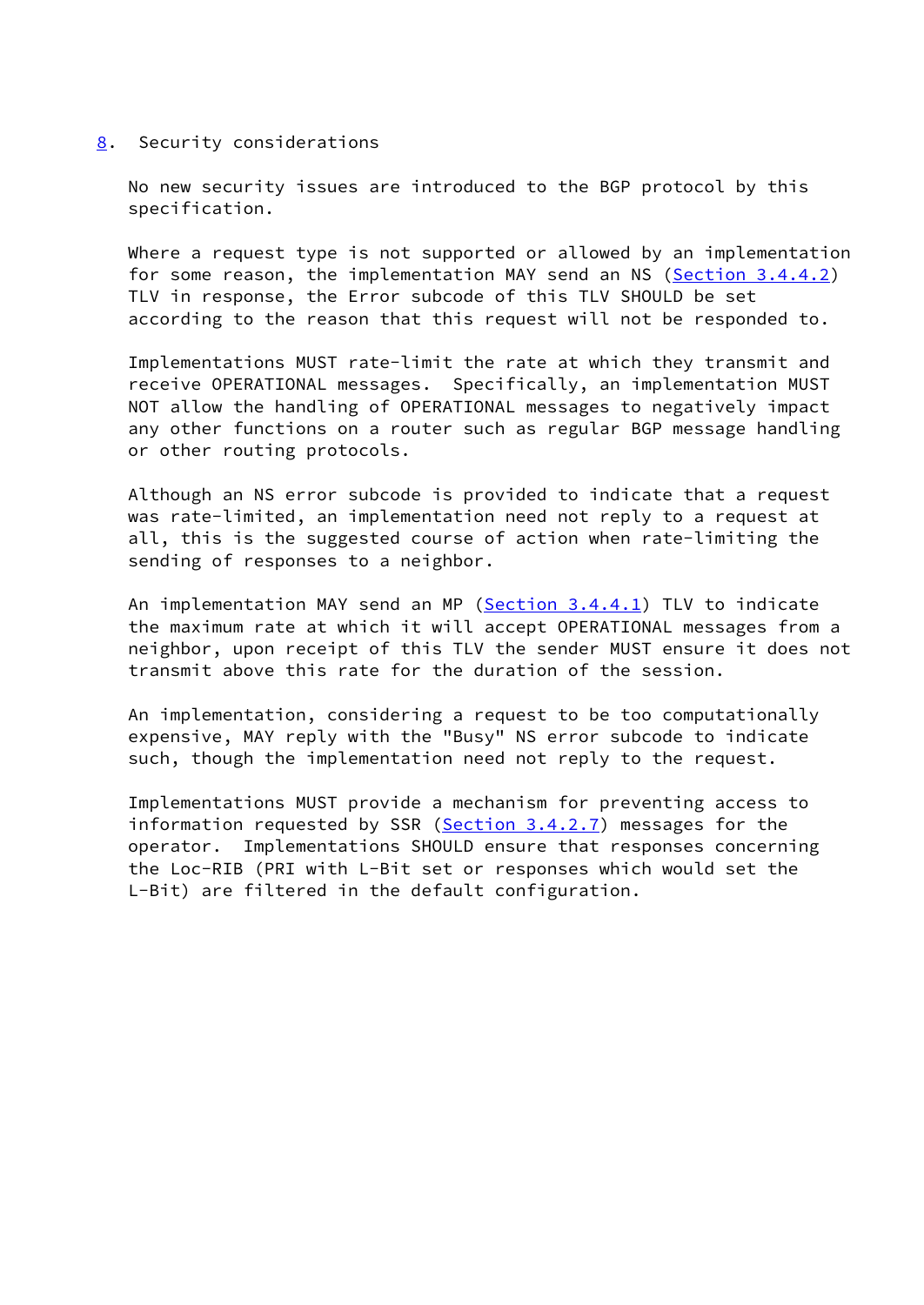<span id="page-26-1"></span>

| Internet-Draft |                         | February 2012 |  |
|----------------|-------------------------|---------------|--|
|                | bgp-operational-message |               |  |

## <span id="page-26-0"></span>[9](#page-26-0). IANA Considerations

 IANA is requested to allocate a type code for the OPERATIONAL message from the BGP Message Types registry, as well as requesting a type code for the new OPERATIONAL Message Capability negotiation from BGP Capability Codes registry.

 This document requests IANA to define and maintain a new registry named: "OPERATIONAL Message Type Values". The allocation policy is on a first come first served basis.

 This document makes the following assignments for the OPERATIONAL Message Type Values:

## ADVISE:

- \* Type 1 Advisory Demand Message (ADM)
- \* Type 2 Advisory Static Message (ASM)

### STATE:

- \* Type 3 Reachable Prefix Count Request (RPCQ)
- \* Type 4 Reachable Prefix Count Response (RPCP)
- \* Type 5 Adj-RIB-Out Prefix Count Request (APCQ)
- \* Type 6 Adj-RIB-Out Prefix Count Response (APCP)
- \* Type 7 Loc-Rib Prefix Count Request (LPCQ)
- \* Type 8 Loc-Rib Prefix Count Response (LPCP)
- \* Type 9 Simple State Request (SSQ)

### DUMP:

- \* Type 10 Dropped Update Prefixes (DUP)
- \* Type 11 Malformed Update Prefixes (MUP)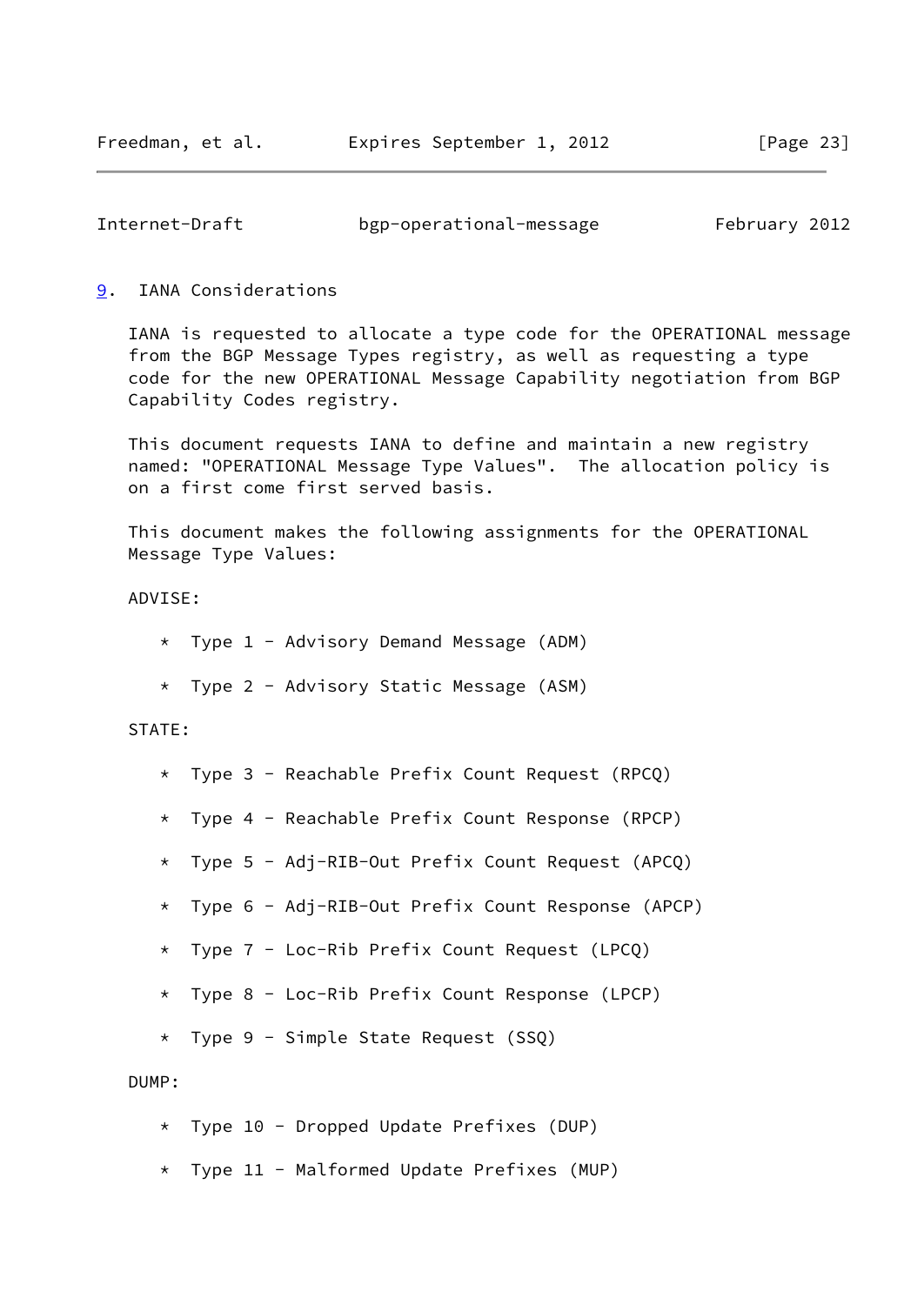- \* Type 12 Malformed Update Dump (MUD)
- \* Type 13 Simple State Response (SSP)

| Freedman, et al. | Expires September 1, 2012 | [Page $24$ ]  |  |
|------------------|---------------------------|---------------|--|
| Internet-Draft   | bgp-operational-message   | February 2012 |  |

# CONTROL:

- \* Type 65534 Max Permitted (MP)
- \* Type 65535 Not Satisfied (NS)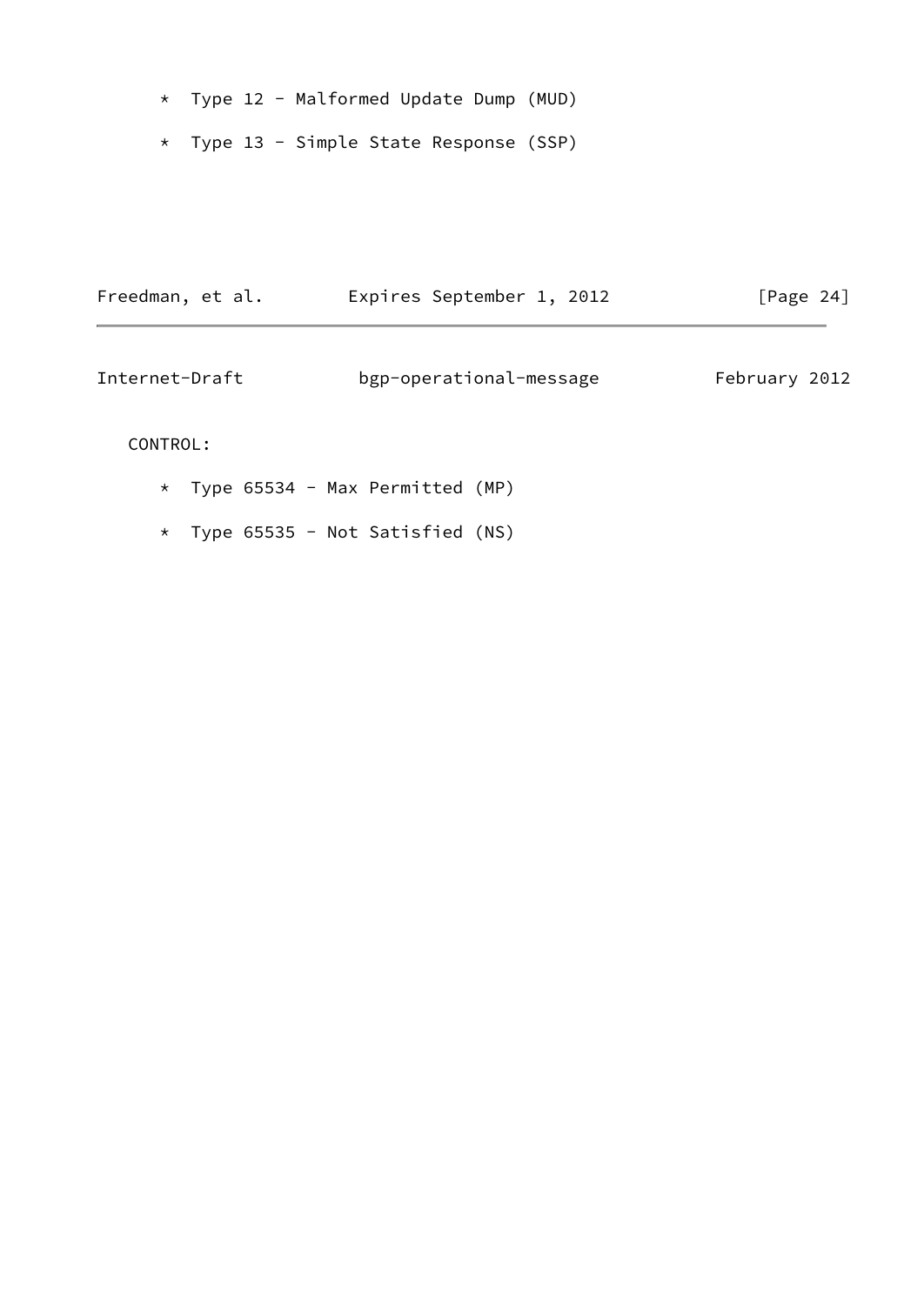Freedman, et al. 
Expires September 1, 2012
[Page 25]

<span id="page-28-1"></span>Internet-Draft bgp-operational-message February 2012

# <span id="page-28-0"></span>[10.](#page-28-0) Acknowledgements

This memo is based on existing works [\[I-D.ietf-idr-advisory\]](#page-30-3) and [\[I-D.raszuk-bgp-diagnostic-message](#page-30-4)] which describe a number of operational message types documented here. The authors would like to thank Enke Chen, Bruno Decraene, Alton Lo, Tom Scholl, John Scudder and Richard Steenbergen for their valuable input.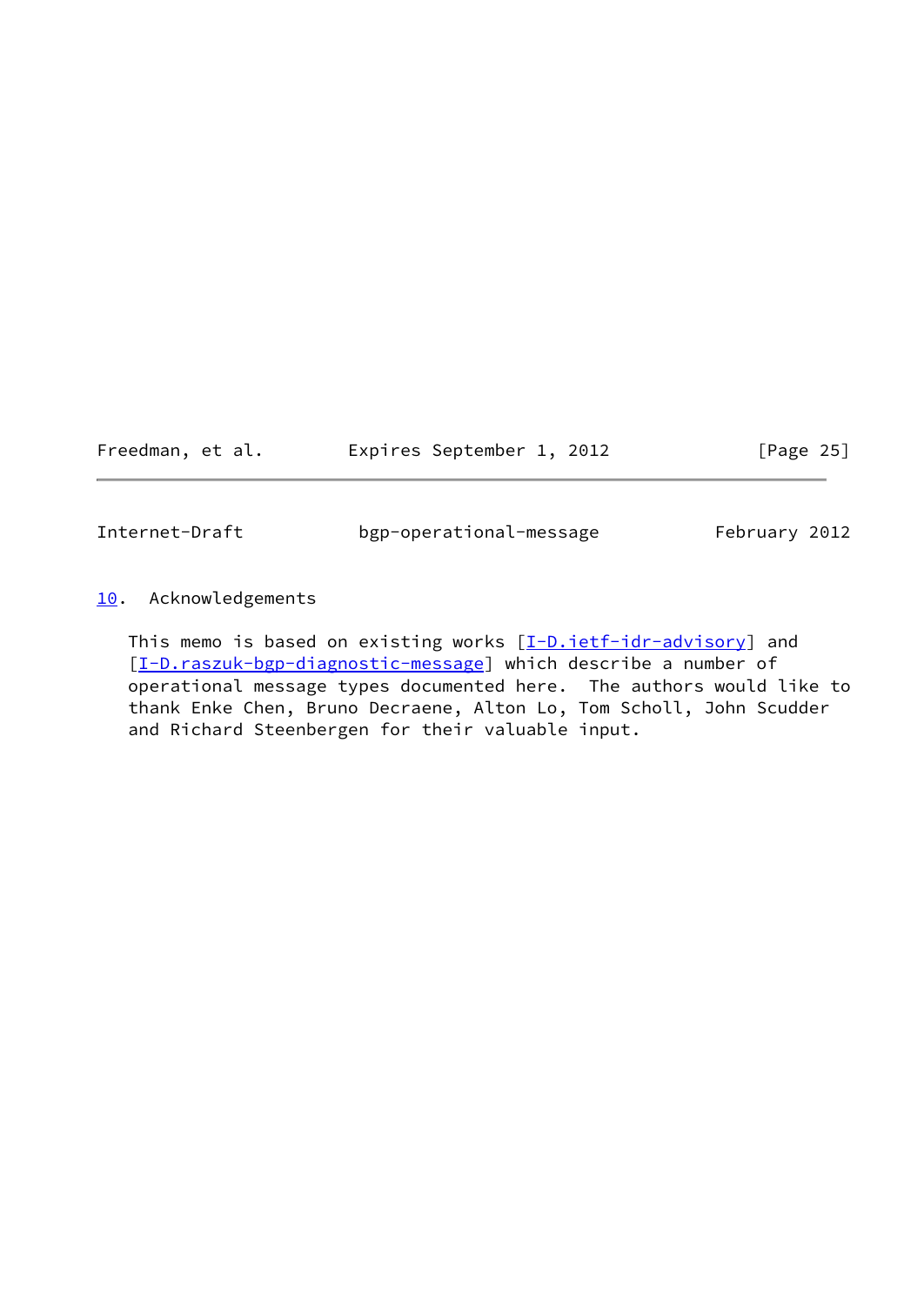| Freedman, et al. | Expires September 1, 2012 | [Page 26] |
|------------------|---------------------------|-----------|
|------------------|---------------------------|-----------|

<span id="page-29-1"></span>

| Internet-Draft | bgp-operational-message | February 2012 |  |
|----------------|-------------------------|---------------|--|
|                |                         |               |  |

### <span id="page-29-0"></span>[11.](#page-29-0) References

- <span id="page-29-2"></span>[11.1](#page-29-2). Normative References
	- [RFC1997] Chandrasekeran, R., Traina, P., and T. Li, "BGP Communities Attribute", [RFC 1997,](https://datatracker.ietf.org/doc/pdf/rfc1997) August 1996.
	- [RFC2119] Bradner, S., "Key words for use in RFCs to Indicate Requirement Levels", [BCP 14](https://datatracker.ietf.org/doc/pdf/bcp14), [RFC 2119](https://datatracker.ietf.org/doc/pdf/rfc2119), March 1997.
	- [RFC4271] Rekhter, Y., Li, T., and S. Hares, "A Border Gateway Protocol 4 (BGP-4)", [RFC 4271](https://datatracker.ietf.org/doc/pdf/rfc4271), January 2006.
	- [RFC4360] Sangli, S., Tappan, D., and Y. Rekhter, "BGP Extended Communities Attribute", [RFC 4360,](https://datatracker.ietf.org/doc/pdf/rfc4360) February 2006.
	- [RFC4760] Bates, T., Chandra, R., Katz, D., and Y. Rekhter, "Multiprotocol Extensions for BGP-4", [RFC 4760](https://datatracker.ietf.org/doc/pdf/rfc4760), January 2007.
	- [RFC4893] Vohra, Q. and E. Chen, "BGP Support for Four-octet AS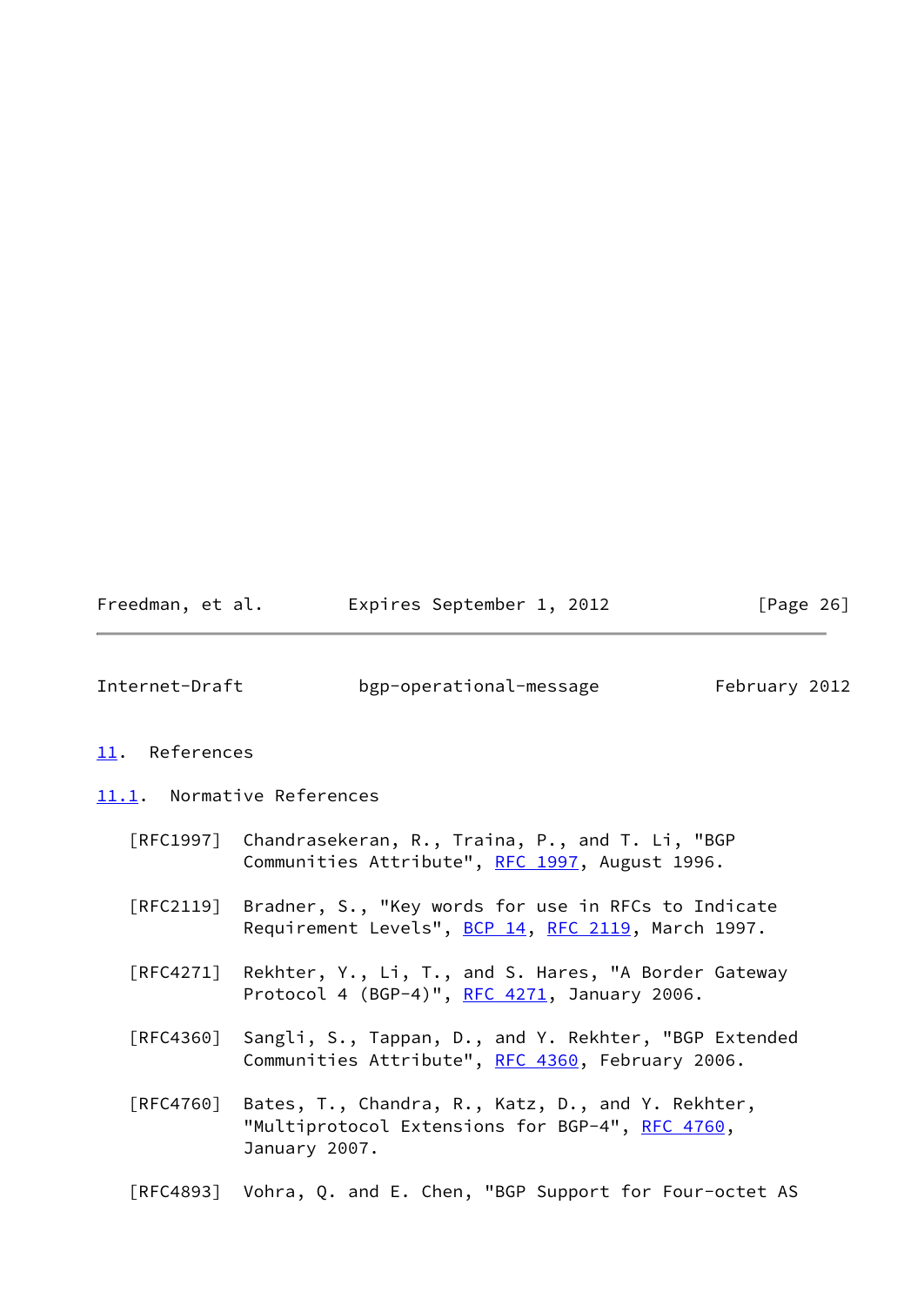Number Space", [RFC 4893](https://datatracker.ietf.org/doc/pdf/rfc4893), May 2007.

 [RFC5492] Scudder, J. and R. Chandra, "Capabilities Advertisement with BGP-4", [RFC 5492](https://datatracker.ietf.org/doc/pdf/rfc5492), February 2009.

<span id="page-30-0"></span>[11.2](#page-30-0). Informative References

<span id="page-30-2"></span> [I-D.ietf-grow-ops-reqs-for-bgp-error-handling] Shakir, R., "Operational Requirements for Enhanced Error Handling Behaviour in BGP-4", [draft-ietf-grow-ops-reqs-for-bgp-error-handling-02](https://datatracker.ietf.org/doc/pdf/draft-ietf-grow-ops-reqs-for-bgp-error-handling-02) (work in progress), October 2011.

<span id="page-30-3"></span>[I-D.ietf-idr-advisory]

 Scholl, T., Scudder, J., Steenbergen, R., and D. Freedman, "BGP Advisory Message", [draft-ietf-idr-advisory-00](https://datatracker.ietf.org/doc/pdf/draft-ietf-idr-advisory-00) (work in progress), October 2009.

<span id="page-30-1"></span>[I-D.ietf-idr-error-handling]

 Scudder, J., Chen, E., Mohapatra, P., and K. Patel, "Revised Error Handling for BGP UPDATE Messages", [draft-ietf-idr-error-handling-01](https://datatracker.ietf.org/doc/pdf/draft-ietf-idr-error-handling-01) (work in progress), December 2011.

 [I-D.jasinska-ix-bgp-route-server] Jasinska, E., Hilliard, N., Raszuk, R., and N. Bakker, "Internet Exchange Route Server",

| Freedman, et al. | Expires September 1, 2012 |  | [Page 27] |
|------------------|---------------------------|--|-----------|
|------------------|---------------------------|--|-----------|

Internet-Draft bgp-operational-message February 2012

 [draft-jasinska-ix-bgp-route-server-03](https://datatracker.ietf.org/doc/pdf/draft-jasinska-ix-bgp-route-server-03) (work in progress), October 2011.

 [I-D.nalawade-bgp-inform] Nalawade, G., Scudder, J., and D. Ward, "BGPv4 INFORM message", [draft-nalawade-bgp-inform-02](https://datatracker.ietf.org/doc/pdf/draft-nalawade-bgp-inform-02) (work in progress), August 2002.

 [I-D.nalawade-bgp-soft-notify] Nalawade, G., "BGPv4 Soft-Notification Message", [draft-nalawade-bgp-soft-notify-01](https://datatracker.ietf.org/doc/pdf/draft-nalawade-bgp-soft-notify-01) (work in progress), July 2005.

<span id="page-30-4"></span>[I-D.raszuk-bgp-diagnostic-message]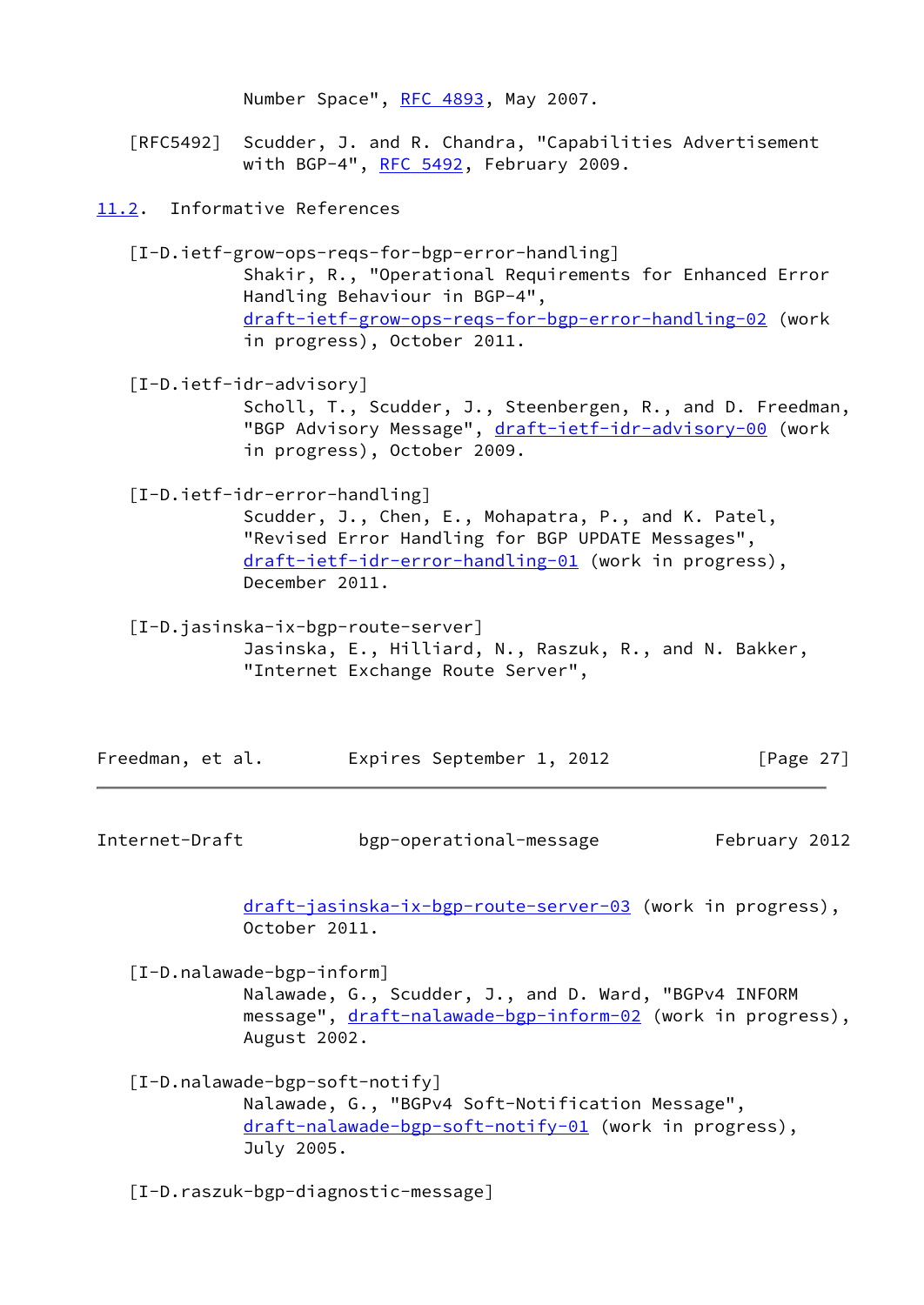Raszuk, R., Chen, E., and B. Decraene, "BGP Diagnostic Message", [draft-raszuk-bgp-diagnostic-message-02](https://datatracker.ietf.org/doc/pdf/draft-raszuk-bgp-diagnostic-message-02) (work in progress), March 2011.

- [I-D.retana-bgp-security-state-diagnostic] Retana, A. and R. Raszuk, "BGP Security State Diagnostic Message", [draft-retana-bgp-security-state-diagnostic-00](https://datatracker.ietf.org/doc/pdf/draft-retana-bgp-security-state-diagnostic-00) (work in progress), March 2011.
- [I-D.shakir-idr-ops-reqs-for-bgp-error-handling] Shakir, R., "Operational Requirements for Enhanced Error Handling Behaviour in BGP-4", [draft-shakir-idr-ops-reqs-for-bgp-error-handling-01](https://datatracker.ietf.org/doc/pdf/draft-shakir-idr-ops-reqs-for-bgp-error-handling-01) (work in progress), February 2011.
- [RFC4364] Rosen, E. and Y. Rekhter, "BGP/MPLS IP Virtual Private Networks (VPNs)", [RFC 4364](https://datatracker.ietf.org/doc/pdf/rfc4364), February 2006.

<span id="page-31-0"></span>

| Freedman, et al.                                                                      | Expires September 1, 2012 | [Page 28]     |
|---------------------------------------------------------------------------------------|---------------------------|---------------|
| Internet-Draft                                                                        | bgp-operational-message   | February 2012 |
| Authors' Addresses                                                                    |                           |               |
| David Freedman<br>Claranet<br>21 Southampton Row, Holborn<br>London<br>WC1B 5HA<br>UK |                           |               |